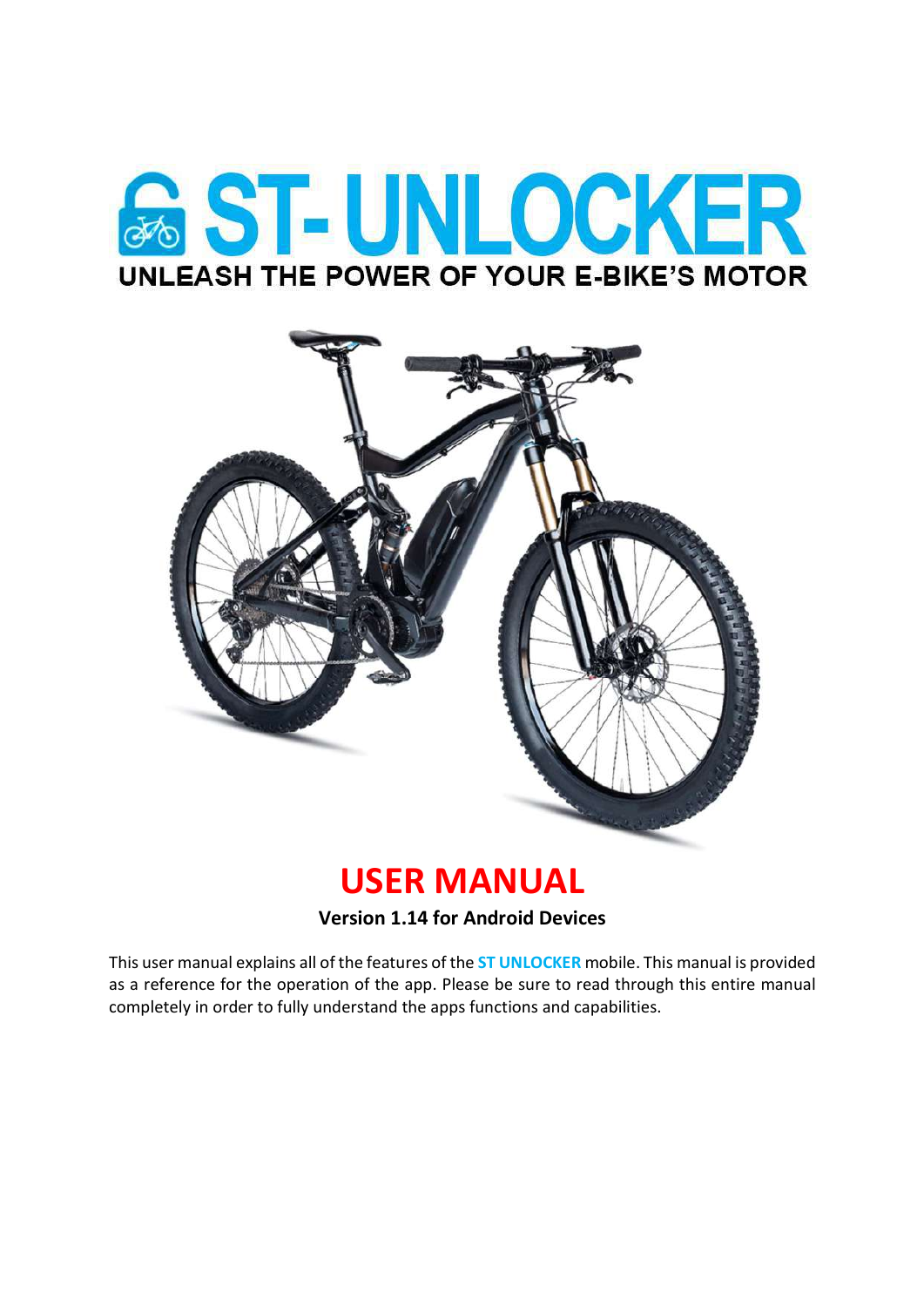## **TABLE OF CONTENTS**

NOTE: The app screenshots shown in this manual are taken from different devices and are meant as examples only; your device version my look slightly different from what is shown.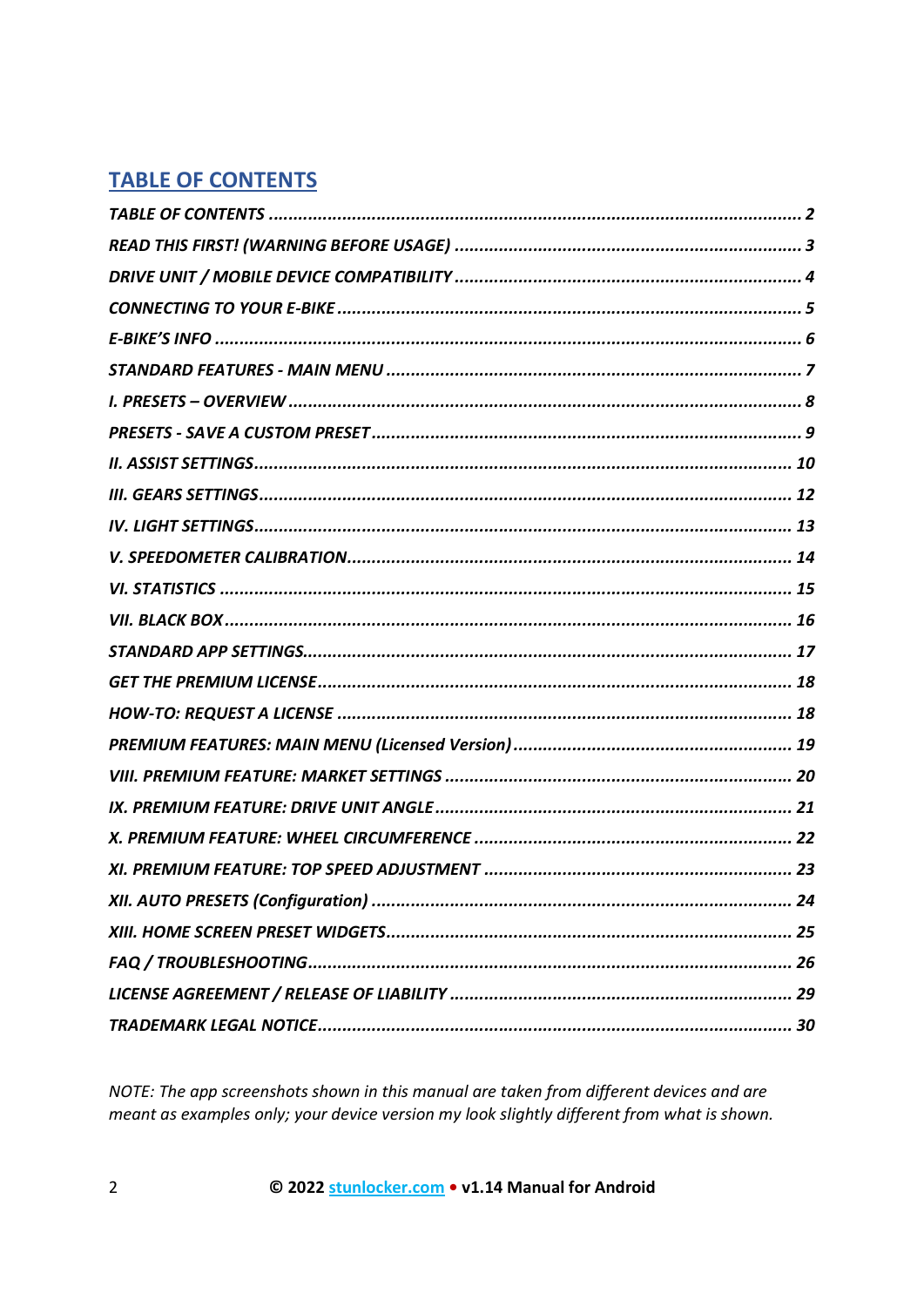## READ THIS FIRST! (WARNING BEFORE USAGE)



## ANY ELECTRIC BIKE MODIFICATION AND/OR TUNING IS DONE AT YOUR OWN RISK!

### IF YOU ARE WORRIED ABOUT POSSIBLY VOIDING YOUR WARRANTY, DO NOT USE THIS APP. JUST STICK TO THE FACTORY APP.

THE USAGE OF ST UNLOCKER MAY VOID THE MANUFACTURER'S WARRANTY OF YOUR ELECTRIC BIKE AND/OR CAUSE IREVERSIBLE OR PERMANENT DAMAGE TO YOUR E-BIKE, DRIVE UNIT (MOTOR), BATTERY, AND RELATED COMPONENTS. THERE ARE NO GUARANTEES ATTACHED TO THE USAGE OF THE ST UNLOCKER APP.

NO LIABILITY IS ASSUMED FOR ANY PAST, PRESENT, OR FUTURE DAMAGES TO EQUIPMENT, PROPERTY, OBJECTS AND/OR PERSONS CAUSED BY THE USAGE AND/OR MODIFICATIONS MADE USING THE ST UNLOCKER APP.

ANY ELECTRIC BIKES MODIFIED USING THE ST UNLOCKER APP MAY ONLY BE LEGALLY USED ON PRIVATE, ENCLOSED AREAS OR DESIGNATED ROUTES. BE AWARE OF YOUR LOCAL LAWS. MODIFIED ELECTRIC BICYCLES ARE NOT ALLOWED ON PUBLIC ROADS AND ANY OTHER AREAS WHERE TRAFFIC LAWS APPLY.

### ALWAYS FOLLOW THE LEGAL REGULATIONS IN YOUR AREA. YOU ARE RESPONSIBLE FOR HOW, WHEN, AND WHERE YOU USE YOUR E-BIKE.

RIDE SAFELY, AND ALWAYS USE A CERTIFIED BICYCLE HELMET.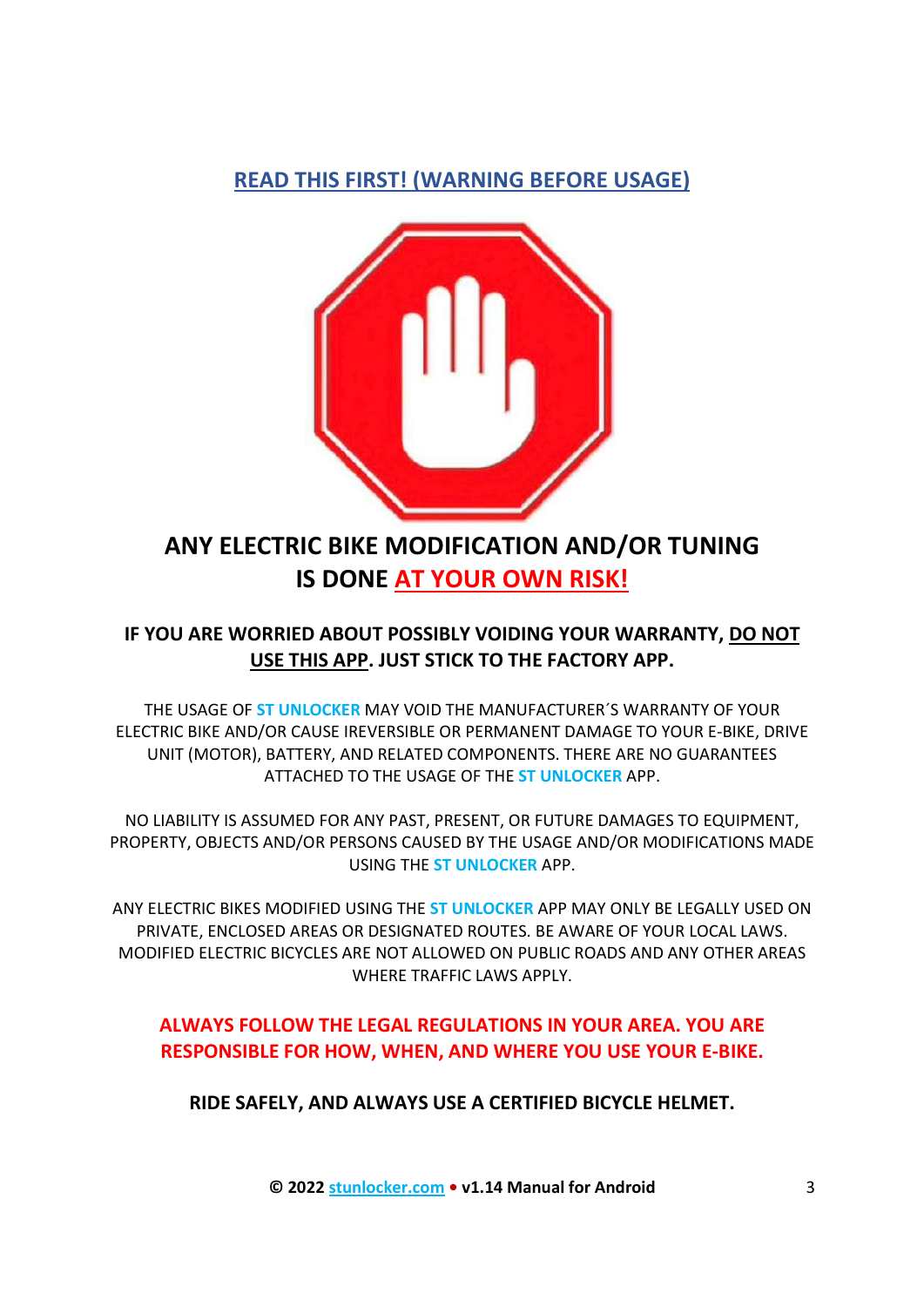## DRIVE UNIT / MOBILE DEVICE COMPATIBILITY

The following shows the settings and adjustments available through the **ST UNLOCKER** app for Android based on your E-Bike's drive unit (motor) and system firmware version; you must be running firmware equal to or older than the version specified below.

|                                    | <b>DRIVE UNIT TYPE</b>   |                          |                          |                          |                          |
|------------------------------------|--------------------------|--------------------------|--------------------------|--------------------------|--------------------------|
|                                    | DU-E5000*                | <b>DU-E6100*</b>         | <b>DU-E7000</b>          | <b>DU-E8000</b>          | <b>DU-EP8</b>            |
| <b>Standard App Features</b>       |                          |                          |                          |                          |                          |
| <b>Assist Level</b>                | 4.4.7                    | 4.7.4                    | 4.7.4                    | 4.9.3                    | 4.1.8                    |
| <b>Torque Level</b>                | 4.4.7                    | 4.7.4                    | 4.7.4                    | 4.9.3                    | 4.1.8                    |
| <b>Power Output</b>                | 4.4.7                    | 4.7.4                    | 4.7.4                    | 4.9.3                    | $\overline{\phantom{a}}$ |
| <b>Assist Start Level</b>          | $\overline{\phantom{a}}$ | $\overline{\phantom{a}}$ | $\overline{\phantom{a}}$ | $\overline{\phantom{a}}$ | 4.1.8                    |
| <b>Gears Adjustment</b>            | 4.3.0                    | 4.5.0                    | 4.5.0                    | 4.8.0                    | 4.0.2                    |
| <b>Light Control Settings</b>      | 4.3.0                    | 4.5.0                    | 4.5.0                    | 4.8.0                    | 4.0.2                    |
| <b>Speedometer Calibration</b>     | 4.4.7                    | 4.7.4                    | 4.7.4                    | 4.9.3                    | 4.1.8                    |
| <b>Black Box Data</b>              | 4.4.7                    | 4.7.4                    | 4.7.4                    | 4.9.3                    | 4.1.8                    |
| <b>Licensed App Added Features</b> |                          |                          |                          |                          |                          |
| <b>Market Setting</b>              | 4.3.0                    | 4.5.0                    | 4.5.0                    | 4.8.0                    | 4.0.2                    |
| <b>Wheel Circumference</b>         | 4.3.0                    | 4.5.0                    | 4.5.0                    | 4.8.0                    | 4.0.2                    |
| <b>Drive Unit Mounting</b>         | 4.3.0                    | 4.5.0                    | 4.5.0                    | 4.8.0                    | 4.0.2                    |
| Angle                              |                          |                          |                          |                          |                          |
| Top Speed Adjustment**             |                          |                          |                          | 4.3.2                    |                          |
| <b>Auto Preset</b>                 | 4.4.7                    | 4.7.4                    | 4.7.4                    | 4.9.3                    | 4.1.8                    |
| Configuration                      |                          |                          |                          |                          |                          |
| <b>Preset Home Screen</b>          | 4.4.7                    | 4.7.4                    | 4.7.4                    | 4.9.3                    | 4.1.8                    |
| <b>Widgets</b>                     |                          |                          |                          |                          |                          |

### DRIVE UNIT AND FIRMWARE VERSIONS

\* E5000/E6100 assist settings MAY reset back to default when powered off.

\*\* Only when equipped with the SC-E8000 display unit or EW-EN100 Junction.

### MOBILE DEVICE COMPATIBILITY (TUNING INTERFACE)

The **ST UNLOCKER** app is compatible with most **Android** devices that have Bluetooth and Android version 5.0 or newer installed.



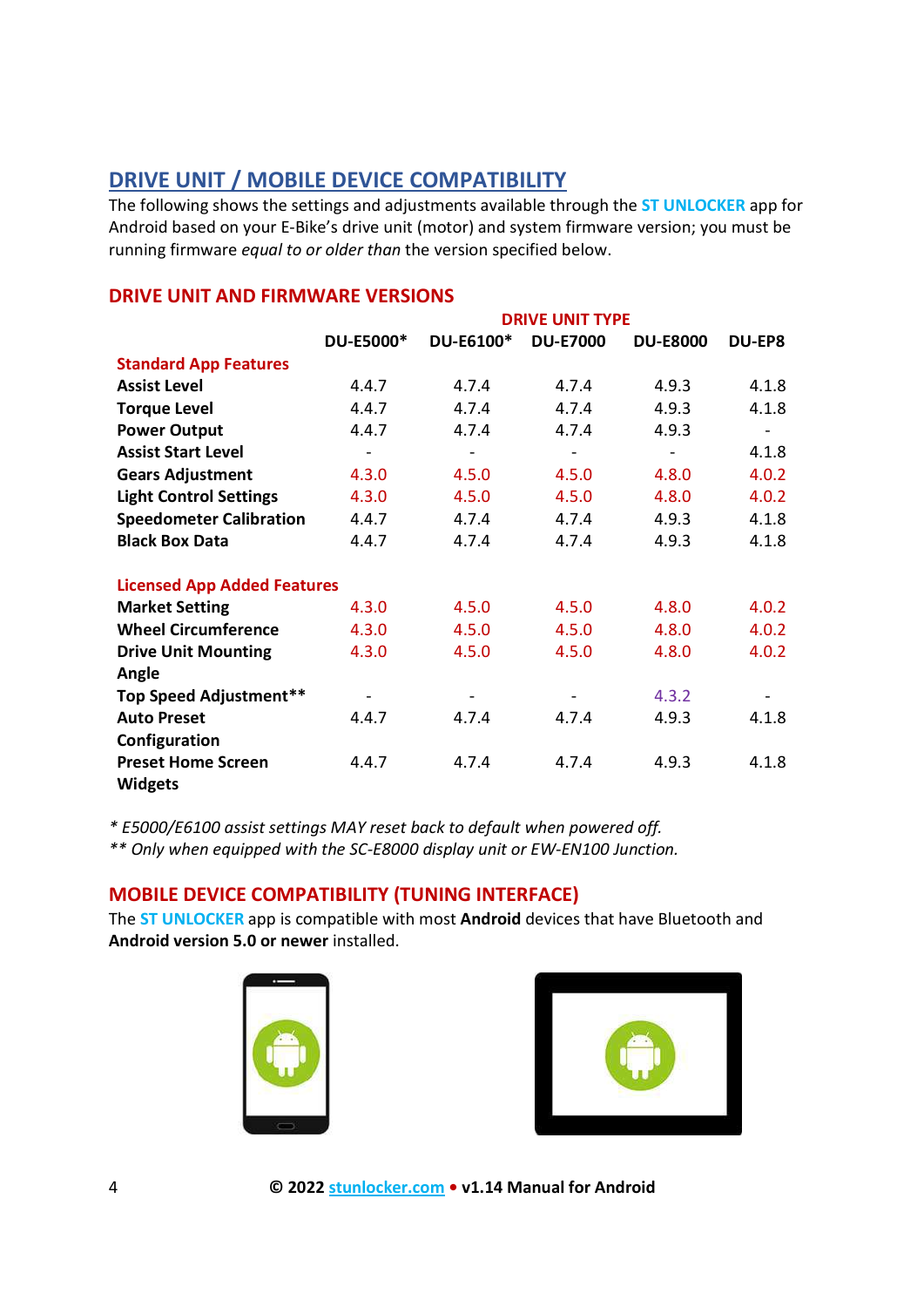### CONNECTING TO YOUR E-BIKE

Follow the steps below to connect the **ST UNLOCKER** app to your E-Bike. Make sure you have Bluetooth turned ON in your mobile device, then go ahead and open the **ST UNLOCKER** app.

#### STEP 1

First turn your E-Bike on, then immediately tap on the [CONNECT] button.

(If you're having trouble connecting to your E-Bike, see the FAQ / TROUBLESHOOTING page for suggestions.)



# Information If your E-bike is ON, turn it OFF. Then If this is the first time using the app, you will this is the first time using the app, you will confirm this message Don't show again Ok Cancel

### STEP 2

see the Information pop-up. Follow the instructions to initiate the connection. Tap [OK] or [DON'T SHOW AGAIN] to go back to the connect screen.

### STEP 3

Tap [CONNECT] again and after a moment, the Bluetooth name of your E-Bike should show up in the **ST UNLOCKER** app. Tap on your E-Bike 's name to connect.



At this point the **ST UNLOCKER** app will gather and collect your E-Bike's settings and information. Keep your mobile device awake and within range of your E-Bike and allow the app to finish collecting information.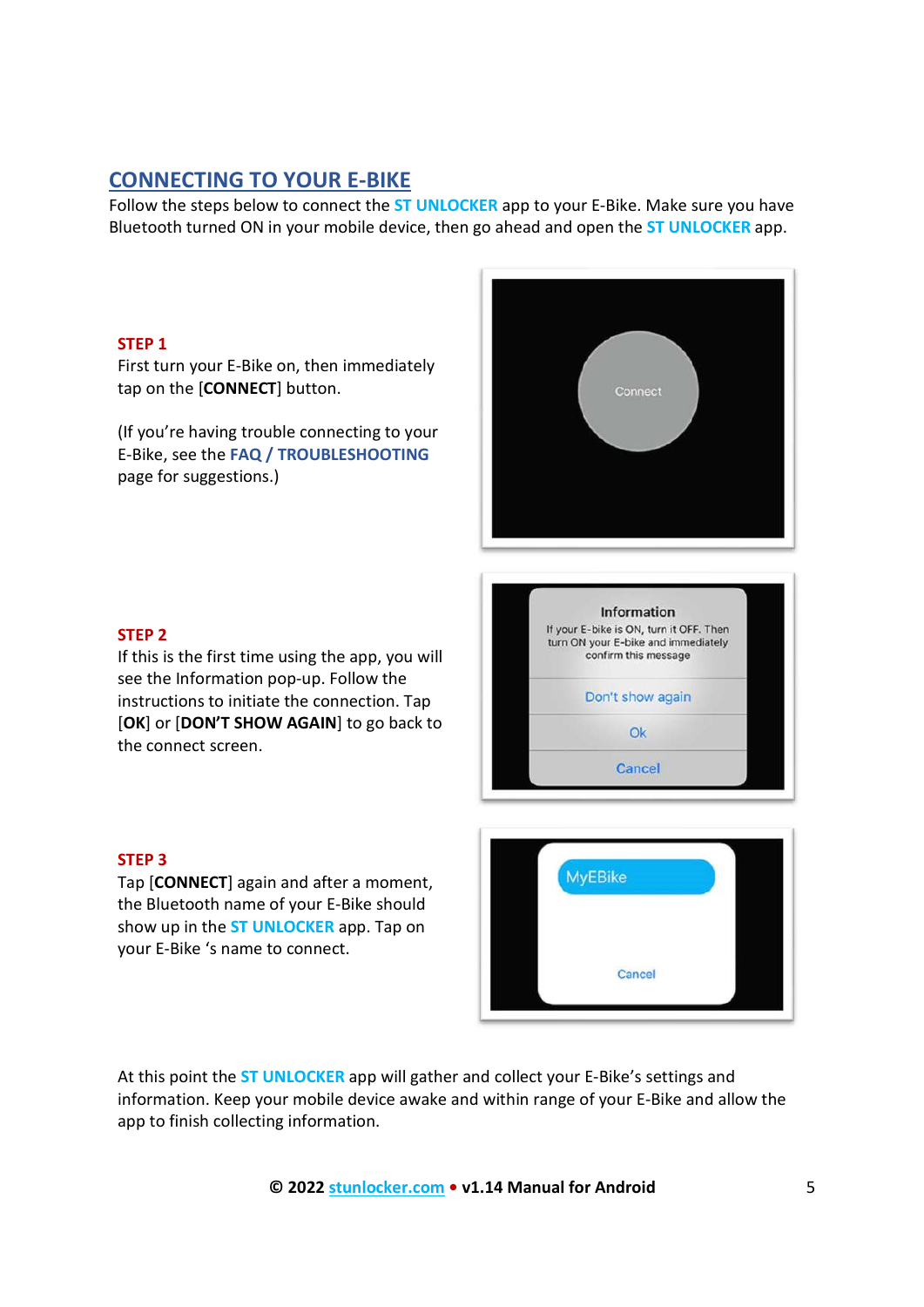### E-BIKE'S INFO

After the **ST UNLOCKER** app has successfully gathered your E-Bike's settings and information, you will be taken to the E-BIKE'S INFO screen. The top half of this info screen will show your E-Bike specifications and the following information at a glance:

- Motor Model Shows the type of motor and display unit equipped on your E-Bike. **•** Firmware Version Shows the current firmware of your motor and display unit. **•** Serial Number This is your E-Bike system serial
- number.
- **•** Serial ID This is your E-Bike system serial ID (numbers on the motor)
- Total Distance This is the total distance travelled by your E-Bike's motor (odometer).
- **•** Battery State This is the current charge level of your E-Bike's battery and the battery model
- **•** Battery Health This shows your relative battery health and the total number of charge cycles.
- Gears (Type, Front/Rear) This shows specified rear mech type, highest mechanical gear ratio, and drive unit mounting angle.
- Light Status and Reserve Time Allows you to set a reserve time for optional LED lighting powered by your E-Bike's optional light circuit.

| <b>E-Bike's Info</b><br>=         |                     |  |
|-----------------------------------|---------------------|--|
| Motor model                       | DU-E8000 / SC-E8000 |  |
| Firmware ver                      | 4.9.0 / 4.0.0       |  |
| Serial                            | 0000-0000-0000      |  |
| Serial ID                         | GHX9JA15VTY         |  |
| <b>Total distance</b>             | 150.5 km            |  |
| <b>Battery state</b>              | 51 % (BT-E8010)     |  |
| <b>Battery health</b>             | 100 % (16 cycles)   |  |
| Market                            | EU (original EU)    |  |
| Circumference                     | 2240 mm             |  |
| Speed correction                  | 0.0%                |  |
| <b>Assist Settings</b>            |                     |  |
| Eco                               | 60% 30Nm 500W       |  |
| Trail                             | 90% 70Nm 500W       |  |
| Boost                             | 300% 70Nm 500W      |  |
| Max speed                         | 25 km/h             |  |
| Walk                              | Powerful            |  |
| Gears                             |                     |  |
| Type                              | Mechanical          |  |
| Front / Rear (11th)<br>chain ring | 34T/10T             |  |
| Mount angle                       | $-30^\circ$         |  |
| Light                             |                     |  |
| <b>Status</b>                     | On                  |  |
| <b>Reserved time</b>              | 150 min             |  |

\*Other settings shown (Market, Circumference, Assist Settings, Speed Correction, etc.) will be covered in more detail later in this manual.

The bottom half of the info screen shows tuning settings. To start tuning your E-Bike, tap on the  $\equiv$  menu icon at the top-left of the info screen to get to the MAIN MENU.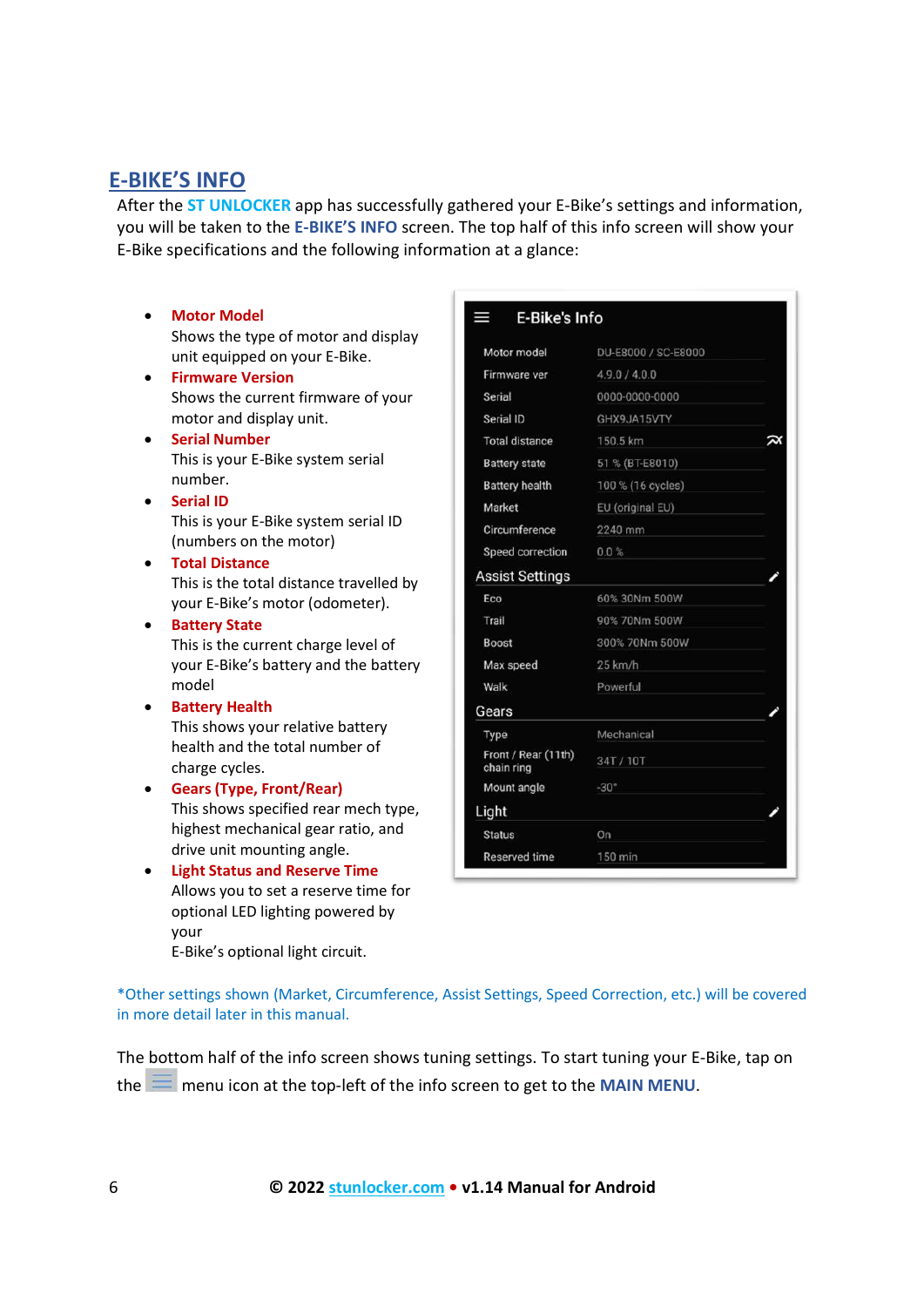### STANDARD FEATURES - MAIN MENU

If you have an unlicensed version, the MAIN MENU of the ST UNLOCKER app will have the standard options described below\*.

Disconnect from E-Bike

Tap and confirm to close the Bluetooth connection between the app and E-Bike.

- E-Bike's Info Takes you back to the E-Bike Info screen.
- Presets (see section I) Allows you to save the current settings or recall your custom setting presets.
- Assist Settings (see section II) This is where you can adjust your motor's assist, torque, and maximum power.
- Gears Settings (see section III) This is where you can specify your rear mech type and highest gear ratio.
- Light Settings (see section IV) Allows you to set a reserve time for optional LED lighting.
- Speedometer Calibration / Circumference | C App Settings Settings (see section V) Allows you to calibrate the speedometer.
- Statistics (see section VI) Allows you to see the bike's usage statistics
- Black Box (see section VII) Allows you to view internal data recorded by the drive unit
- **•** Standard App Settings Application-specific settings.

\*The availability and functionality of the tuning options above are dependent on the firmware installed in your motor; to see what firmware versions are compatible, please see the DRIVE UNIT / MOBILE DEVICE COMPATIBILITY section for more information.

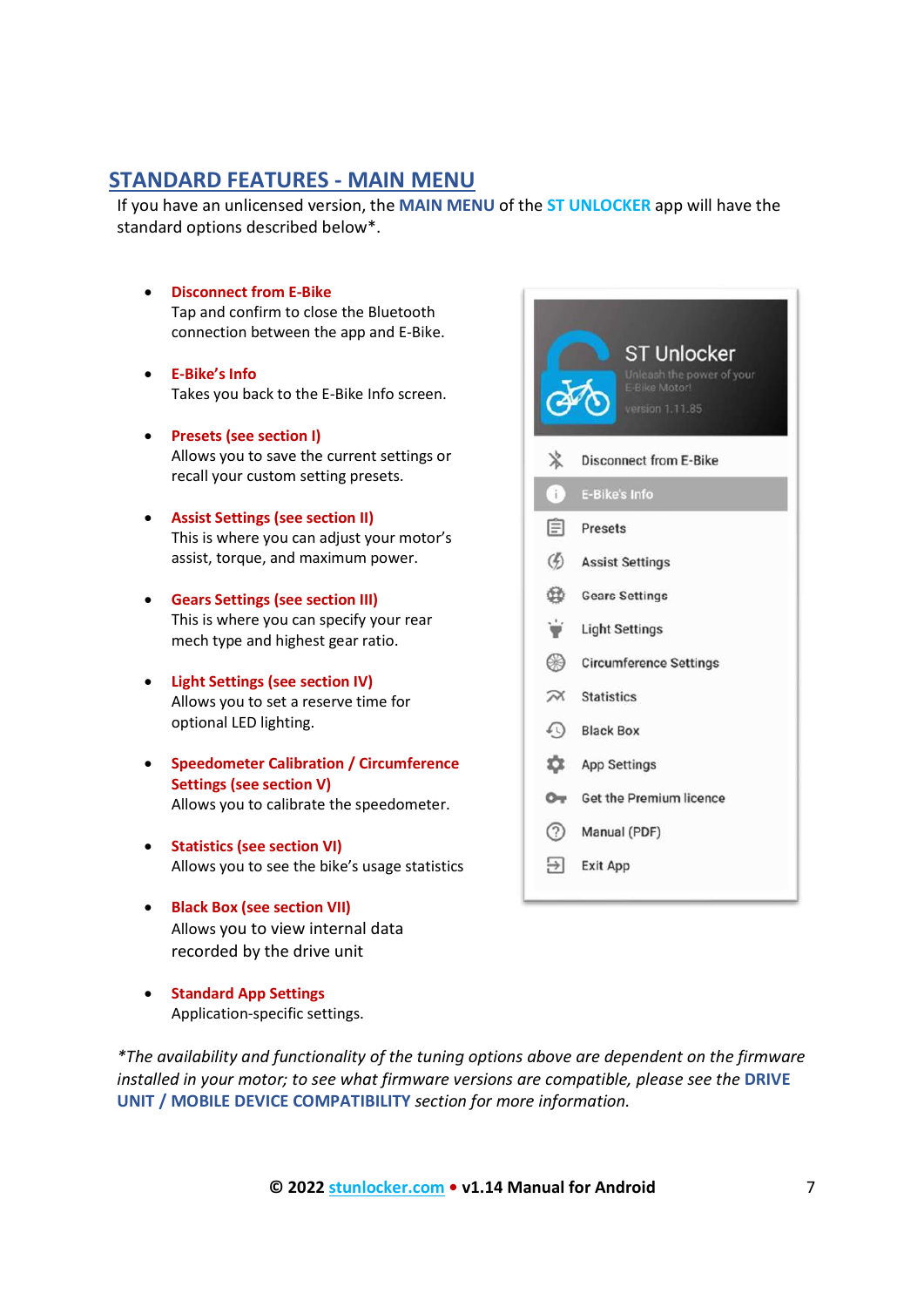### I. PRESETS – OVERVIEW

In this section you can select, create, save, and recall system presets for your E-Bike. To get started, the easiest way is to begin with the default (built-in) preset examples.

- How-To Load Default Presets To load the built-in preset examples, tap on the Presets sub-menu (the three dots on the upper-right corner of the screen).
- Select and Apply a Preset Select and Apply a Preset<br>To select a preset, simply tap the preset, then tap [OK] to confirm.
- Delete a Preset

To delete a preset, tap and hold the preset, then tap [DELETE] in the window that pops up.



#### • Apply a Preset

To apply a preset (load the desired preset. The app will show you the preset's assist settings and ask you to confirm – tap on [OK] to load the presets to your E-Bike.



TIP: After you are done tuning and you've exited the ST UNLOCKER app, don't forget to power cycle (turn off, then on) your E-Bike before use.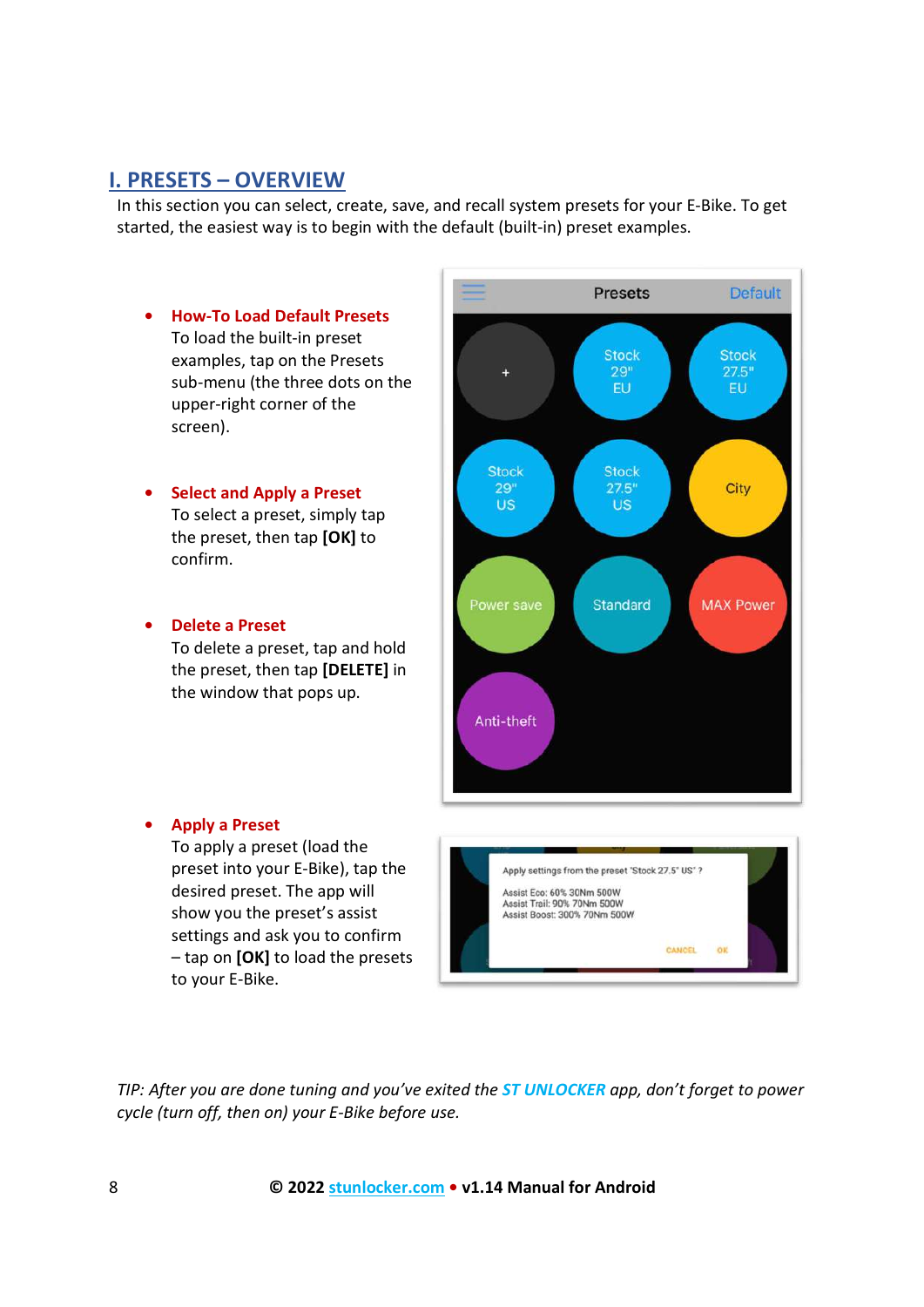### PRESETS - SAVE A CUSTOM PRESET

You can save your own customized presets into the app for later use. To save your custom presets, you must do the following steps:

#### STEP 1

Before saving a custom preset, first use the **ST UNLOCKER** app and adjust your E-Bike settings to your liking.

#### STEP 2

Go to the PRESETS screen and tap the empty circle with the  $+$  symbol.

#### STEP 3

A window will pop up allowing you to specify a name for your preset, and you can specify which settings to save in the preset. When you are happy with the preset, tap on [OK] to save your custom preset.

You should now be able to see your newly made custom preset on the PRESETS screen.

| Name  | Preset #1                    |
|-------|------------------------------|
| Color |                              |
|       | <b>Apply Assist settings</b> |
|       | Apply Circumference settings |
|       | Apply Market settings        |
|       | <b>Apply Speed settings</b>  |
|       |                              |



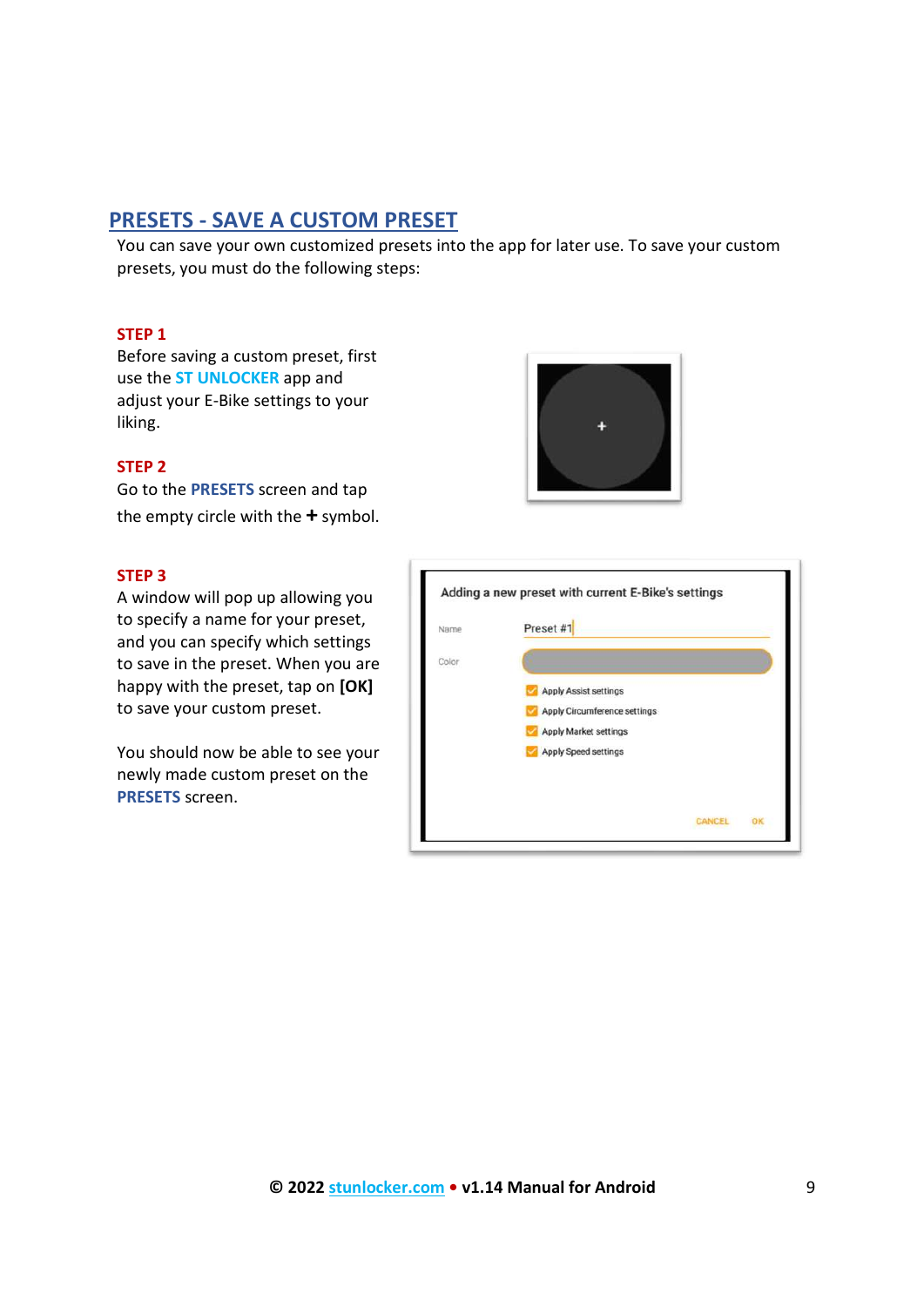### II. ASSIST SETTINGS

This is where you can adjust your motor assist, torque, and maximum power settings for each of the three drive modes (ECO, TRAIL, and BOOST).

#### Assist (by Percentage)

This parameter adjusts how much<br>additional assist your E. Bike motor additional assist your E-Bike motor will provide, relative to your pedaling input. For example, setting Max torque (Nm) this to 60% means your E-Bike's motor will add an additional 60% of your input as electric assist (up to<br>maximum torque setting helow) maximum torque setting, below).

#### Max Torque (in Nm)

This parameter adjusts the maximum amount of torque your E-Bike will produce during electric assist, regardless of your pedaling input.

#### Power (Maximum, in Watts)\*

This parameter limits the maximum amount of total power your E-Bike will produce during assist. A higher **the other settings** setting means more total power.

## Assist Start (Level) \*\*

This parameter affects on assist engage. More level means fastest assist start.

## Assist Max Speed \*\*\*

maximum speed. The Maximum speed is depends on the market settings



\*The "Power" adjustment can be disabled in the "App Settings" page to prevent the user from forcing the E-Bike to exceed the system's safe rated output. \*\* Available for EP8 motor only

\*\*\* May not be available on your bike because of FW/motor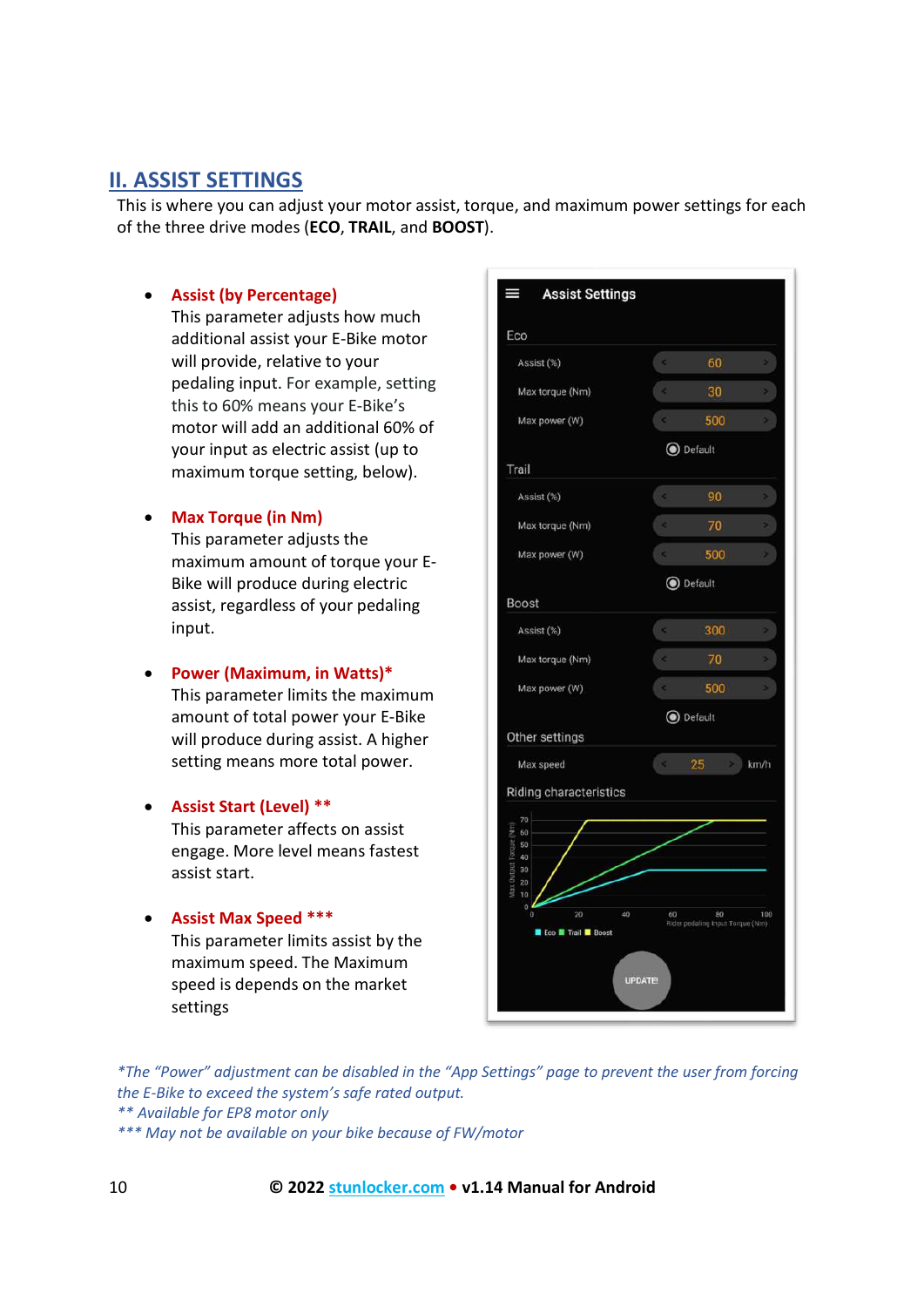Use the controls to modify each parameter for each drive mode, then when you're finished tap [UPDATE] to transfer the settings to your E-Bike. If you want to go back to factory settings, simply tap the [DEFAULT] button for each mode, then tap [UPDATE] to adjust your drive modes back to the OEM default parameters.

TIP: After you are done tuning and you've exited the ST UNLOCKER app, don't forget to power cycle (turn off, then on) your E-Bike before use.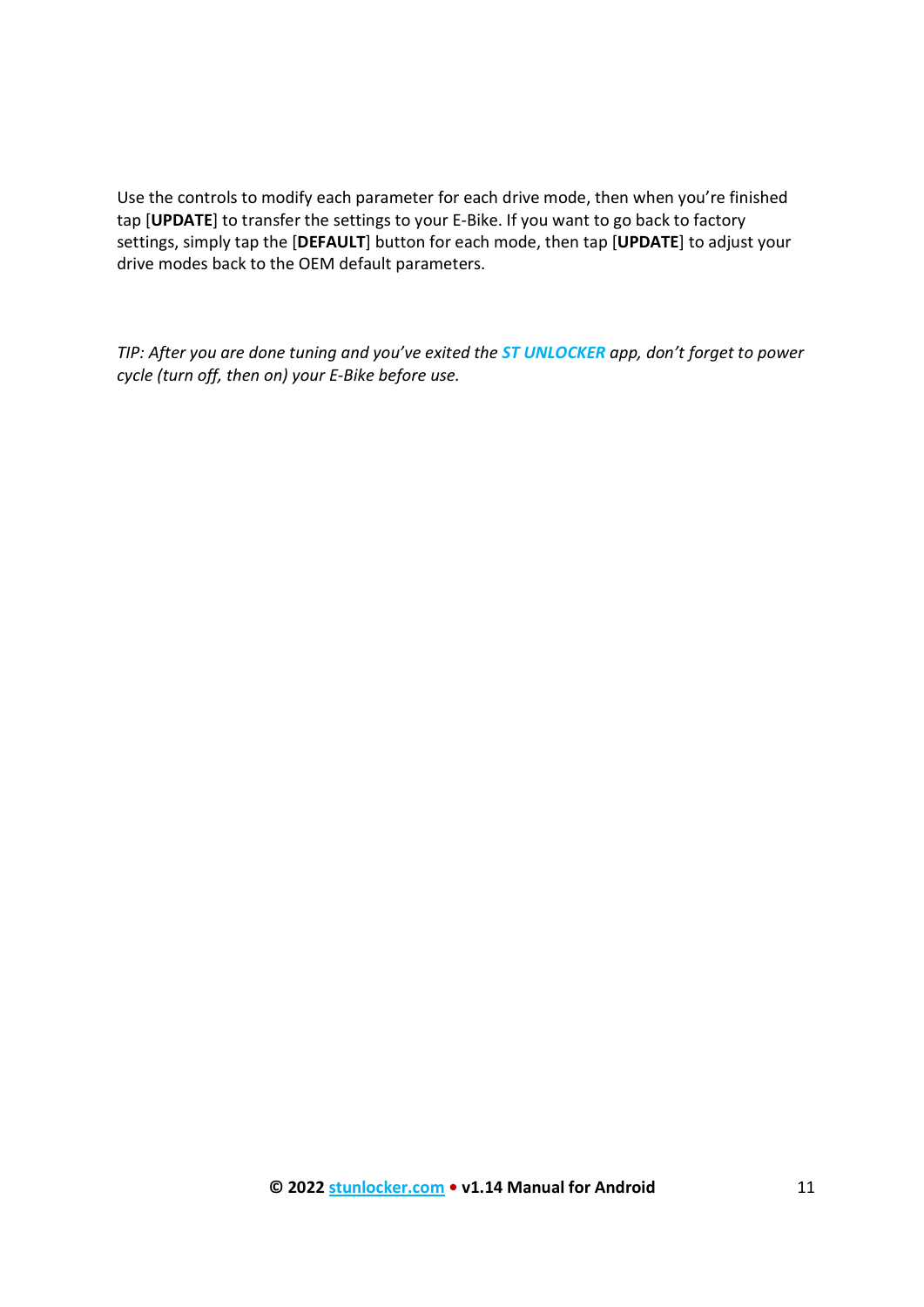### III. GEARS SETTINGS

This is where you can specify or adjust the gearing on your E-Bike to modify system calibration and accurate system readings.

• Type

Select MECHANICAL if you have a mechanical rear derailleur or ELECTRICAL if you have the electrical shifting system on your E-Bike.

- Chainrings Front\* Set this parameter to the tooth size of your LARGEST front chainring.
- Chainrings Rear\* Set this parameter to the tooth size of your SMALLEST rear cassette cog.

| Type        | Mechanical                         |
|-------------|------------------------------------|
|             | Electrical/Di2                     |
| Chain rings |                                    |
| Front       | 30 <sub>2</sub><br>Teeth<br>c<br>m |
| Rear 12th   | 10<br>Teeth<br>c                   |
|             |                                    |

\*The "Chainrings" adjustments can be disabled in the APP SETTINGS page to prevent the user from modifying the chainring sizing of the E-Bike.

Use the controls to modify each parameter for your gear setup, then when you're finished tap [UPDATE] to transfer the settings to your E-Bike.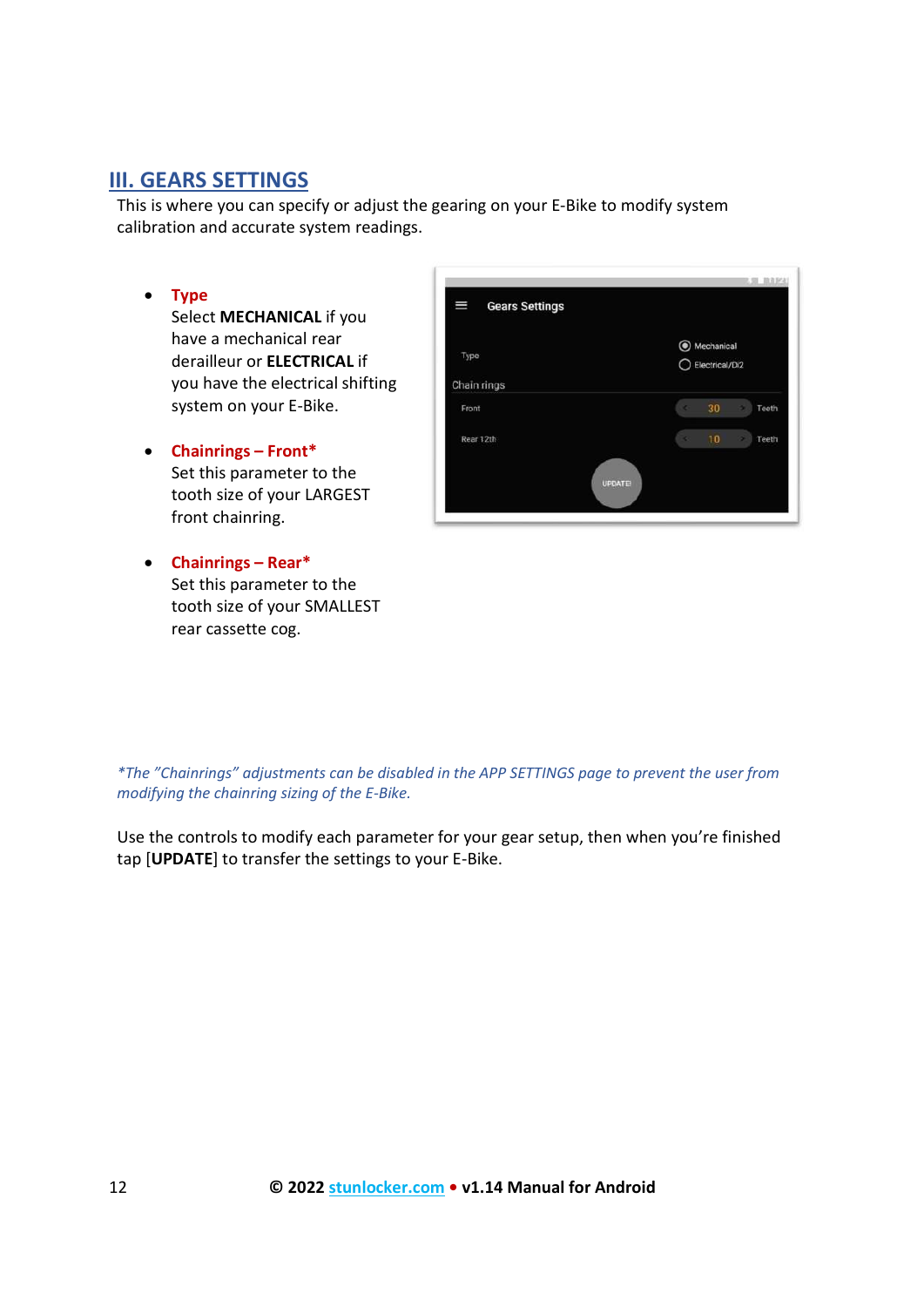### IV. LIGHT SETTINGS

If you have an optional LED light connected to your drive unit's light circuit, here you can set a specific calculated time for your LED lights that will be reserved by the system.

• Status Toggles the reserved preset on/off.

## Reserved Time

Set this parameter to the amount of time to reserve for operation of your LED lights (in minutes).

 Light Output This parameter allows the

motor to accurately calculate the remaining battery reserve to keep the light on.

|                      | On                                         |
|----------------------|--------------------------------------------|
| <b>Status</b>        | Off                                        |
|                      | Always On                                  |
| Settings             |                                            |
| <b>Reserved time</b> | 150<br>k.<br>$\geq$<br>min                 |
| Light Output         | 27.0<br>$\overline{\phantom{a}}$<br>W<br>٠ |
|                      |                                            |

Use the arrows to modify each gear parameter, then when you're finished tap [UPDATE] to save the settings to your E-Bike.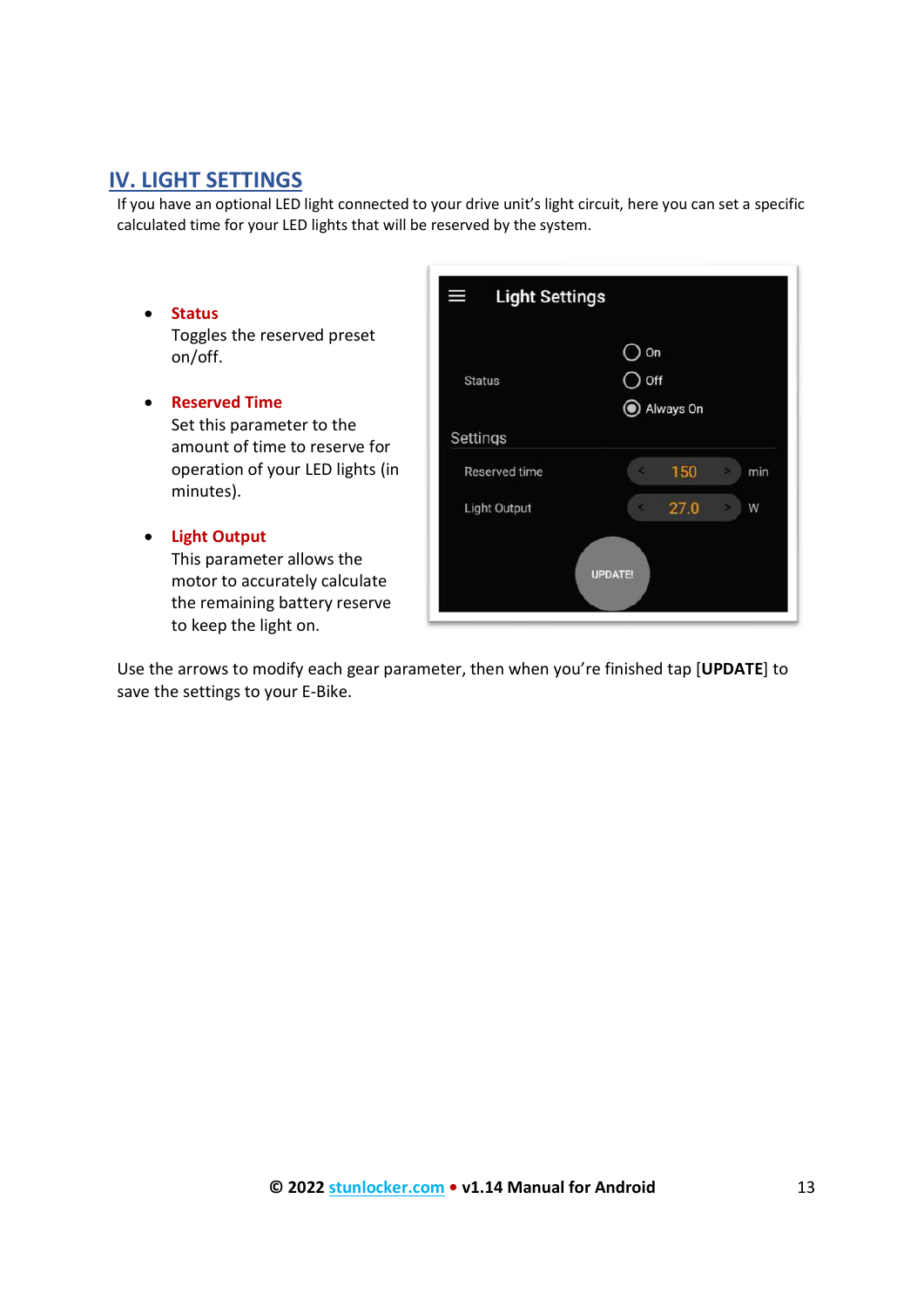## V. SPEEDOMETER CALIBRATION

In CIRCUMFERENCE SETTINGS this is where you can calibrate the speedometer for more accurate speed readings. This does not alter the drive unit's actual top speed; it only affects the speed shown on the display unit.

• Speed Correction (Percentage)\* You can adjust this to calibrate the speed shown on your display unit; the percentage represents the system's speed/odometer internal multiplier from -5% to +5%.

| $\equiv$<br><b>Circumference Settings</b> |                |     |    |
|-------------------------------------------|----------------|-----|----|
| Circumference                             |                |     |    |
| Correction                                |                | 0.0 | ÷. |
|                                           |                |     |    |
|                                           | <b>UPDATE!</b> |     |    |

\*NOTE: The Speed Correction setting is only available with firmware 4.7.x (E-8000) or 4.4.x (E-7000) and up.

If you make any changes above, don't forget to tap [UPDATE] to save the changes.

\*The availability and functionality of the premium tuning options above are dependent on the firmware installed in your motor; to see what firmware versions are compatible, please see the DRIVE UNIT / MOBILE DEVICE COMPATIBILITY section for more information.

TIP: After you are done tuning and you've exited the **ST UNLOCKER** app, don't forget to power cycle (turn off, then on) your E-Bike before use.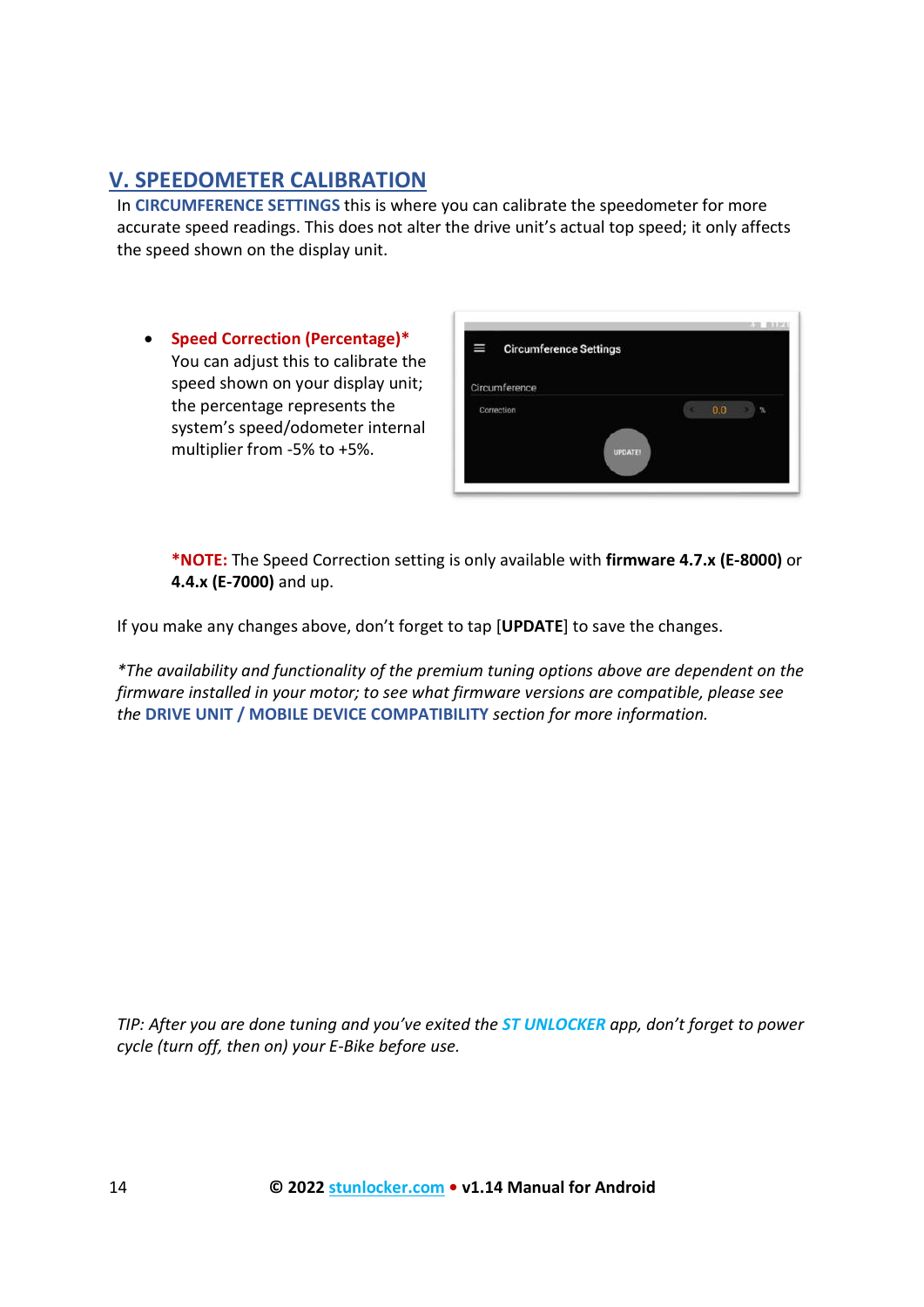### VI. STATISTICS

This is where you can view bike's statistics\*\*



\*The availability and functionality of the options above are dependent on the motor and the firmware installed in the motor

\*\* The statistics on the screenshot are only available for EP8 motor. For other motors the stats will be limited.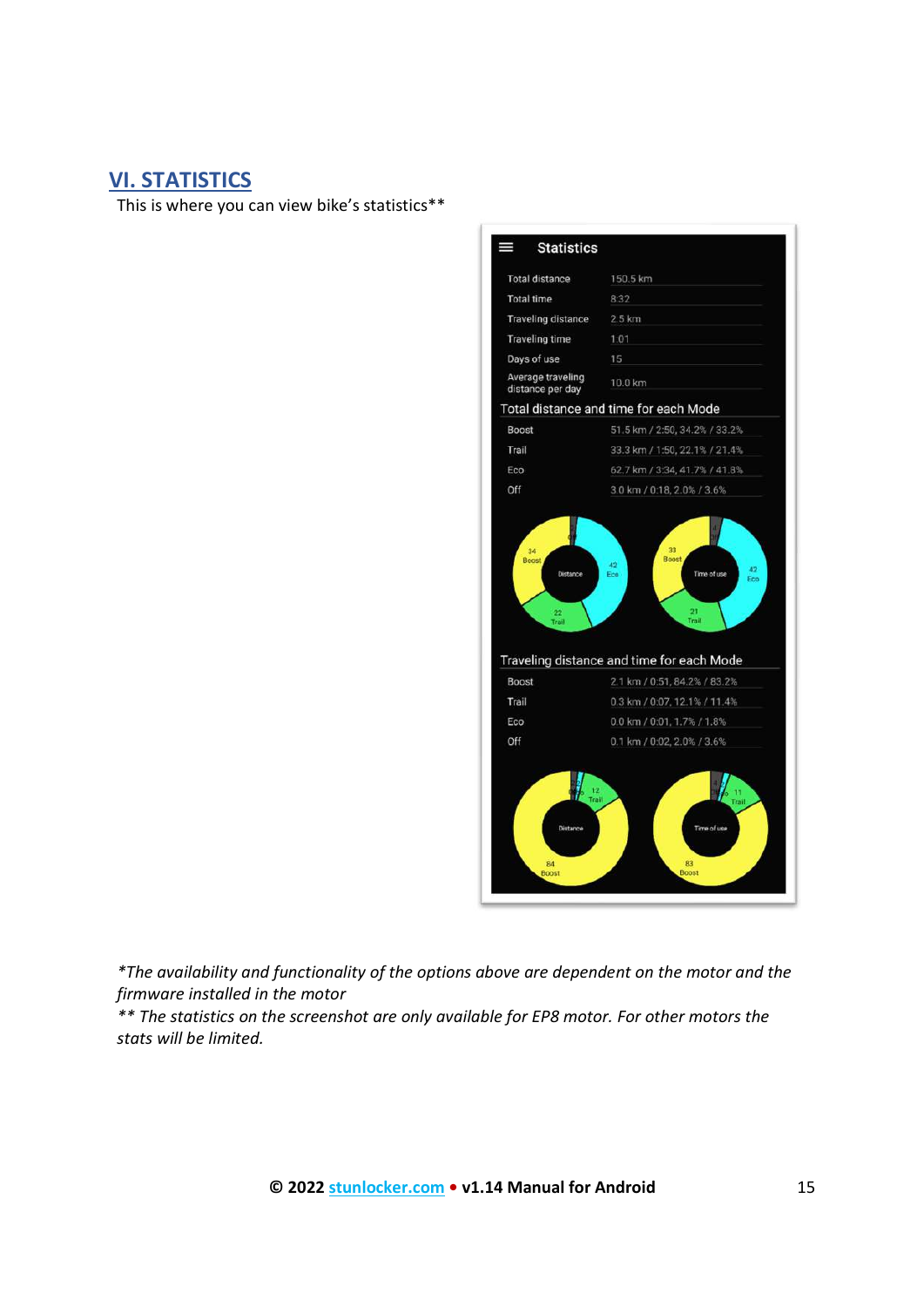### VII. BLACK BOX

This is where you can view internal data recorded by the drive unit, plus various other information. To load the data, you must first tap on [READ] to export the data from the system and into the **ST UNLOCKER** app.

- Time of Use Time of usage since last reset.
- Distance Distanced travelled since last reset.
- Total Distance Total distance travelled by the system (odometer); NOT RESETTABLE.
- Avg. Speed Average speed since last reset
- Max Speed Maximum speed reached by the system; **NOT RESETTABLE**.
- Regulation Log (EP8 only) The motor stores all regulation changes such as market settings and wheel circumference settings

|                       |           | MOTOR DISPLAY SWITCH |  |
|-----------------------|-----------|----------------------|--|
| Stored data           |           |                      |  |
| 0x00                  |           |                      |  |
| Time of use           | 0h 05m    |                      |  |
| <b>Distance</b>       | 1.2 km    |                      |  |
| <b>Total distance</b> | 1.2 km    |                      |  |
| Avg speed 12.6 km/h   |           |                      |  |
| Max speed             | 46.6 km/h |                      |  |
| Error data            |           |                      |  |
|                       |           |                      |  |
| <b>Black Box</b><br>= |           |                      |  |

0x0000

Reserved

\*The availability and functionality of the options above are dependent on the motor and the firmware installed in the motor; to see what firmware versions are compatible, please see the DRIVE UNIT / MOBILE DEVICE COMPATIBILITY section for more information.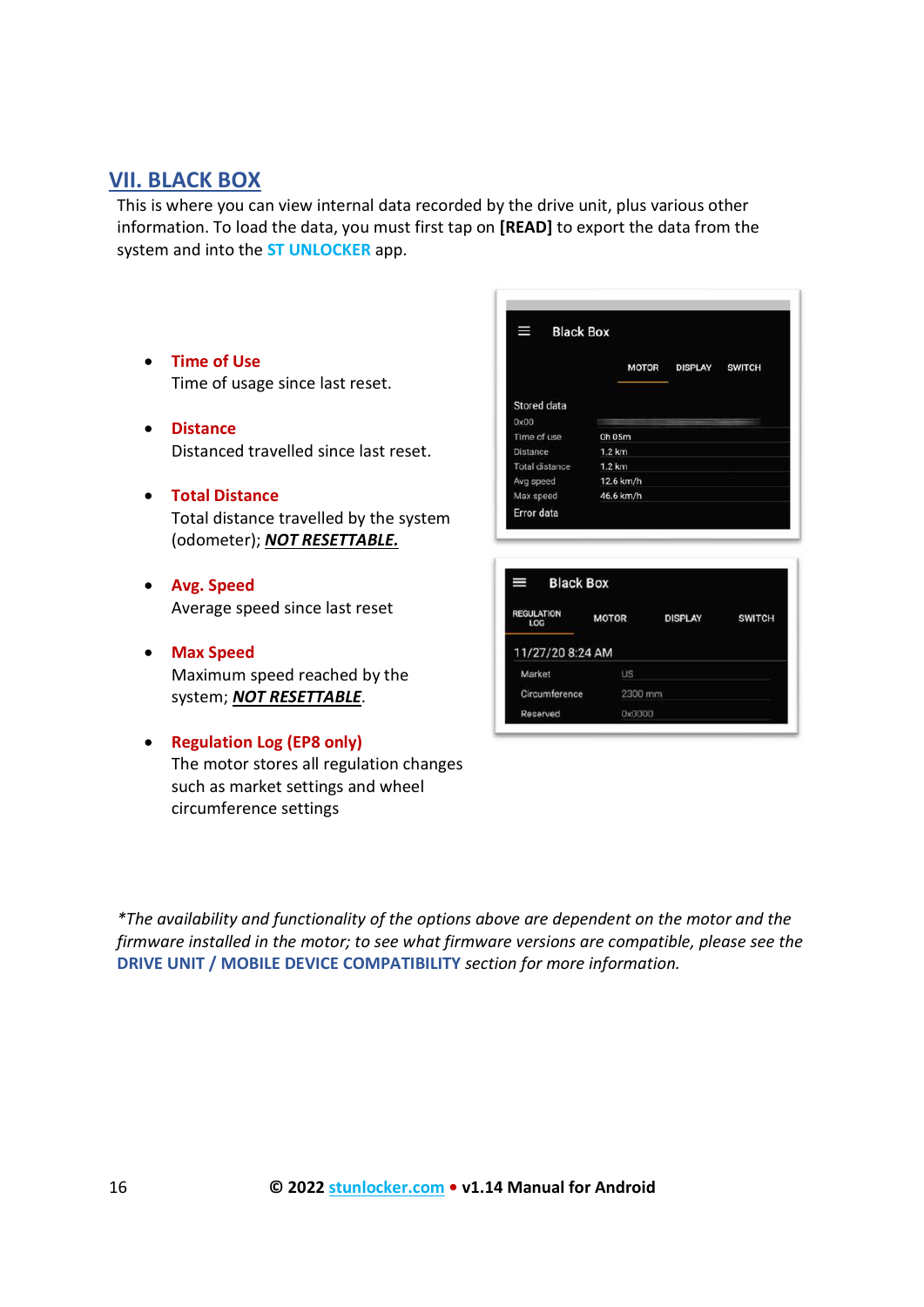### STANDARD APP SETTINGS

Here you can adjust other miscellaneous application settings, as described below.

- Language Select your desired language.
- Auto Connect to E-bike When checked, just press the CONNECT button when you first start the app, and the app will connect to **the app.** Auto connect at startup your E-bike automatically as soon as the E-bike is powered on.
- Auto Connect at startup When checked, the app will immediately connect to the bike when Try to retrieve all historical data launched
- Allow to change Assist Power Enables or disables the "Power" adjustment slider on the ASSIST SETTINGS page.



- Allow to change Chain Rings size Enables or disables the "Chain Rings" adjustment on the GEARS SETTINGS page.
- Show Info message before connecting Enables or disables the "How to Connect" pop-up information message.
- Try to retrieve all historical data If this option is enabled, on the **BLACK BOX** page the App will attempt to retrieve all data from the Motor memory, including unidentified data.
- Use Default PIN Check to force the app to use the default Bluetooth access PIN code (000000)
- **•** Bluetooth Access PIN

If you are using a custom Bluetooth access PIN code to connect to your E-Bike, enter the Bluetooth access PIN here.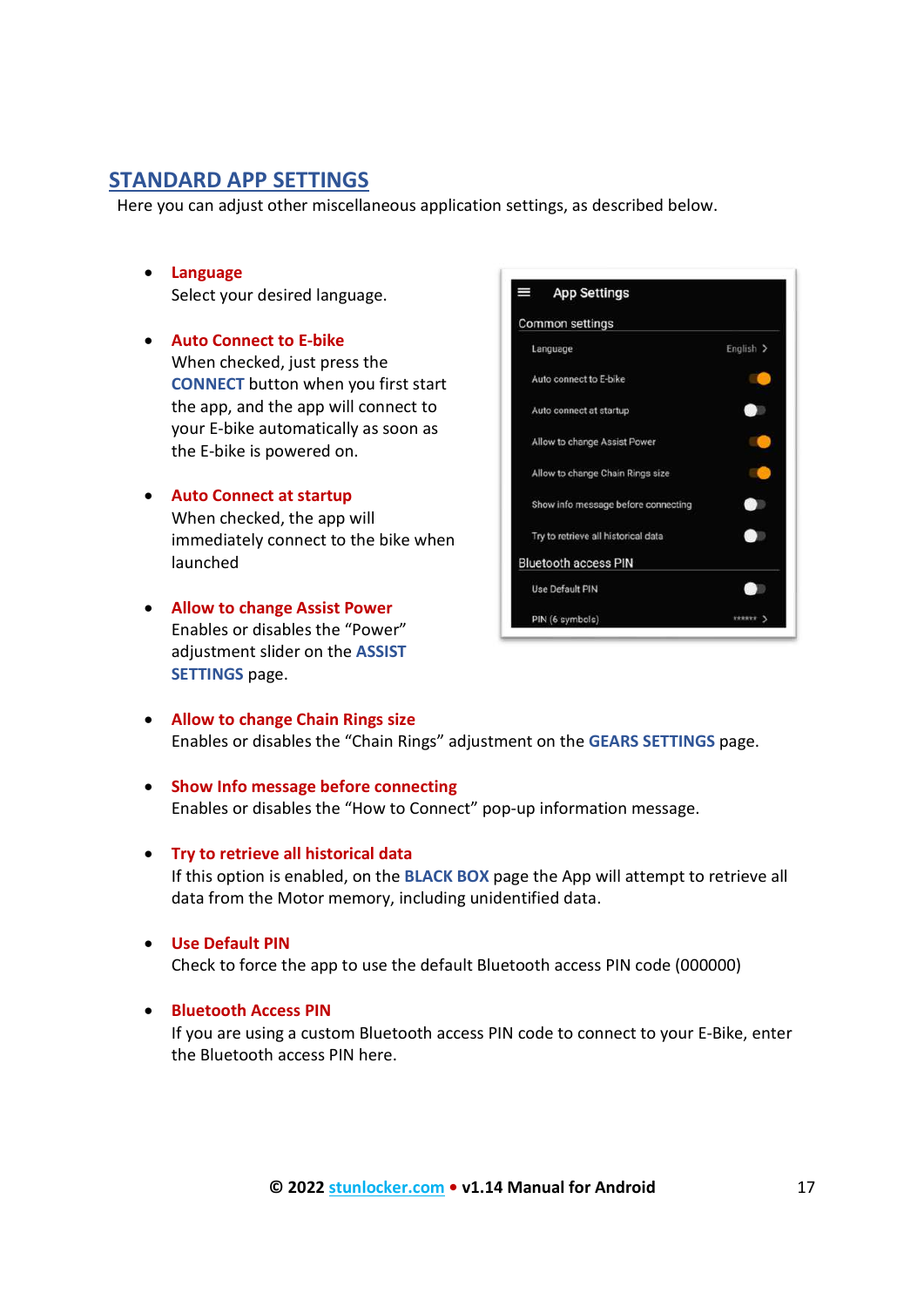### GET THE PREMIUM LICENSE

To unlock more tuning options for your E-Bike you can request a license.

### The Premium license costs 30 EURO (~ 36 USD) excluding VAT.

The licensed app will unlock premium tuning options and other features\*:

- Market Settings
- Drive Unit Mounting Angle
- Wheel Circumference
- Top Speed Adjustment



### HOW-TO: REQUEST A LICENSE

1. Go to the Main Menu and tap "Get the Premium License" and then select "Send the License request"

2. Your mobile device will open the builtin Mail app and pre-fill your E-Bike information in the Message field.

3. Simply tap **Send** to send the email request. Shortly you should receive a reply with a payment request.

| Cancel                   | License request                  | Send |
|--------------------------|----------------------------------|------|
| To: info@stunlocker.com  |                                  |      |
| Co/Bcc, From:            |                                  |      |
| Subject: License request |                                  |      |
| License request for:     |                                  |      |
|                          | Motor model: DU-E8000 / SC-E8000 |      |
|                          | Firmware ver: 4.3.2 / 4.0.6      |      |
| Serial:                  |                                  |      |
|                          |                                  |      |

\*The availability and functionality of the premium tuning options above are dependent on the firmware installed in your motor; to see what firmware versions are compatible, please see the DRIVE UNIT / MOBILE DEVICE COMPATIBILITY section for more information.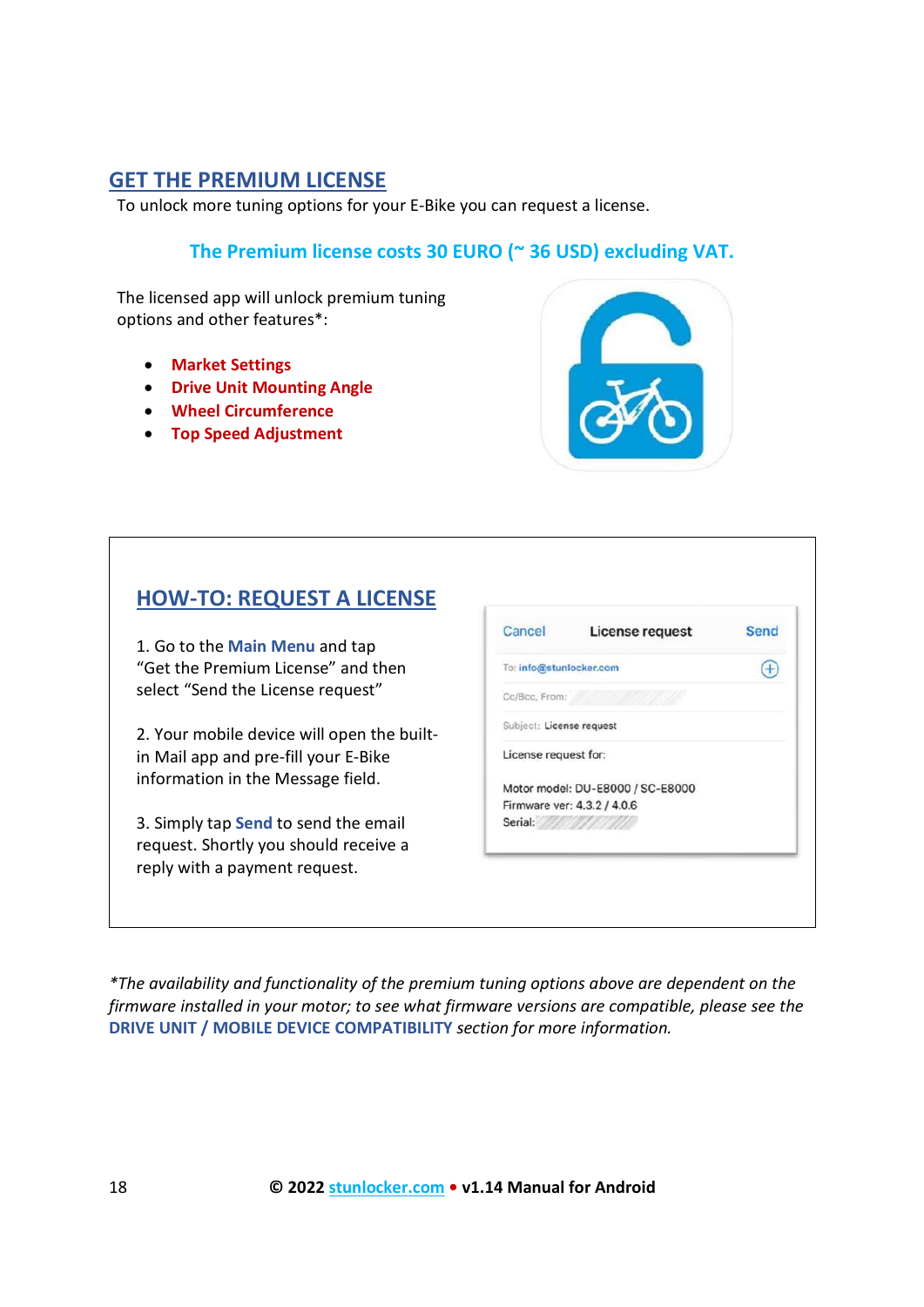### PREMIUM FEATURES: MAIN MENU (Licensed Version)

If you have upgraded to the licensed version, the MAIN MENU of the ST UNLOCKER app will have additional tuning options\*.

- Market Settings (See section VIII) Allows you to set the assist maximum speed limit cut-off based on the drive unit's market destination.
- Drive Unit Angle (See section IX) Allows you to adjust the mounting  $\mathbb{R}$ angle parameter of your drive unit.
- Wheel Circumference (See section X)

Specify your wheel circumference for (5) Assist Settings accurate speedometer calibration.

 Top Speed Adjustment (See section XI)

> Allows you to raise the motor assist **Allows** Market Settings speed limit cut-off point (also known as "derestricting").



\*The availability and functionality of the premium tuning options above are dependent on the firmware installed in your motor; to see what firmware versions are compatible, please see the DRIVE UNIT / MOBILE DEVICE COMPATIBILITY section for more information.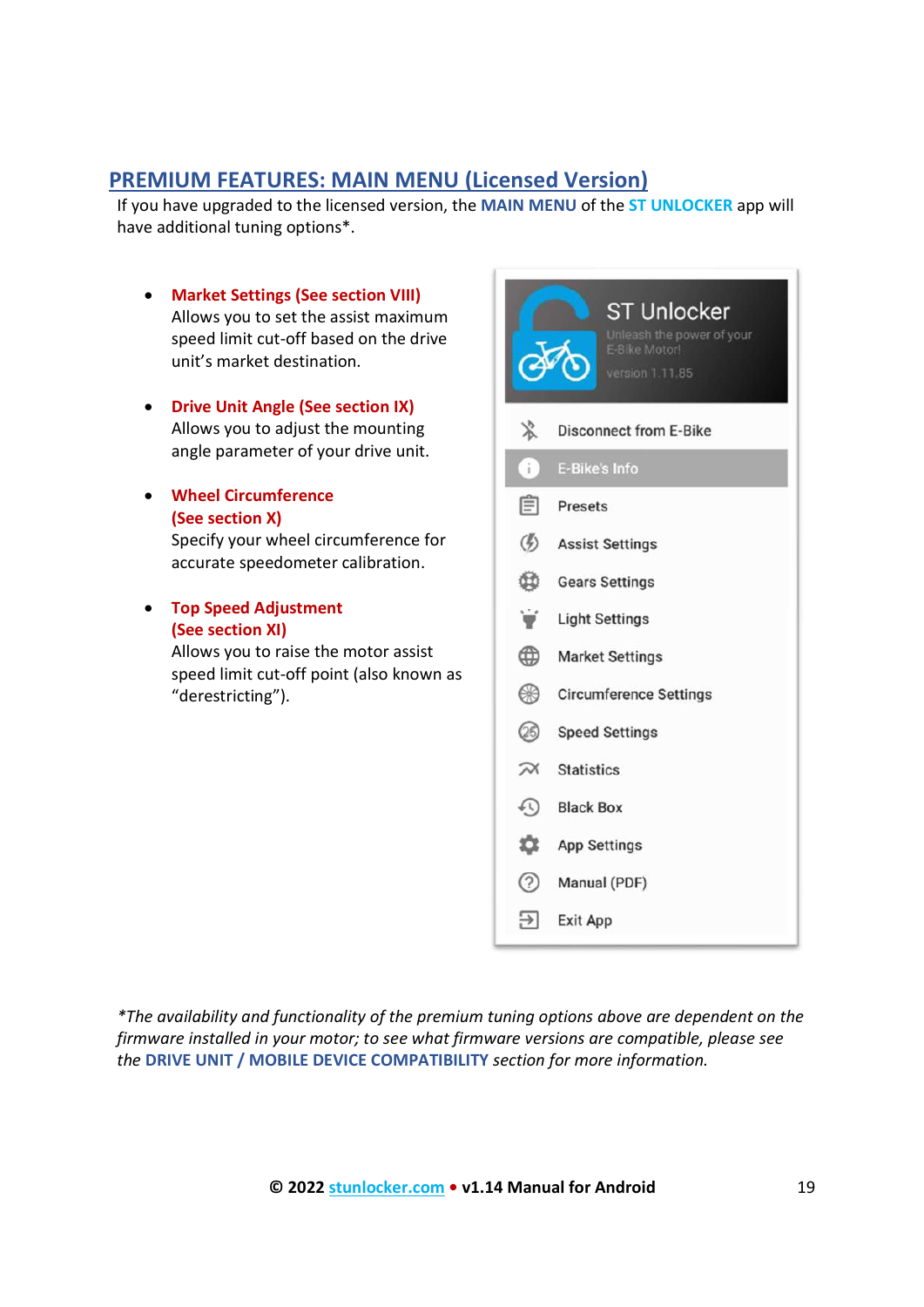### VIII. PREMIUM FEATURE: MARKET SETTINGS

This is where you can select your motor's "market setting" to specify the maximum speed limit cut-off for your E-Bike's assist.

- Europe (25 km/h limit) Select this to restrict your E-Bike assist to 25 km/h (15.5 mph) max.
- United States (32 km/h limit) Select this to restrict your E-Bike assist to 32 km/h (19.9 mph) max.
- Japan (25 km/h limit) Select this to restrict your E-Bike assist to 25 km/h (15.5 mph) max.
- Taiwan (25 km/h limit) Select this to restrict your E-Bike assist to 25 km/h (15.5 mph) max.
- Korea (25 km/h limit) Select this to restrict your E-Bike assist to 25 km/h (15.5 mph) max.

If you make any changes above, don't forget to tap [UPDATE] to save the changes.

\*The availability and functionality of the premium tuning options above are dependent on the firmware installed in your motor; to see what firmware versions are compatible, please see the DRIVE UNIT / MOBILE DEVICE COMPATIBILITY section for more information.

TIP: After you are done tuning and you've exited the **ST UNLOCKER** app, don't forget to power cycle (turn off, then on) your E-Bike before use.

| <b>Market Settings</b><br>--  |
|-------------------------------|
| Market                        |
| Europe (25 km/h limit)        |
| United States (32 km/h limit) |
| Japan (25 km/h limit)         |
| Taiwan (25 km/h limit)        |
| Korea (25 km/h limit)         |
| Motor's original market is EU |
| <b>UPDATE!</b>                |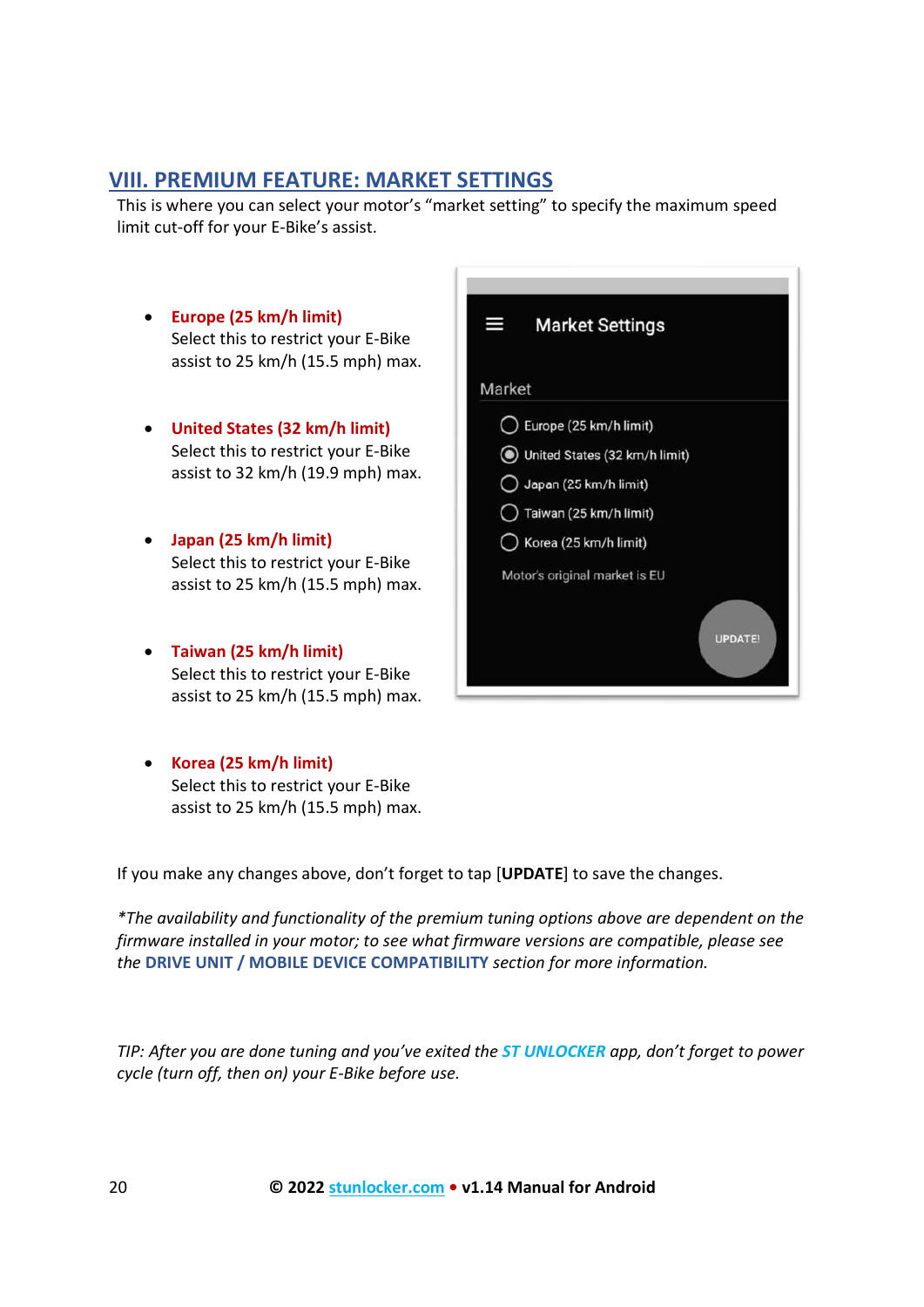## IX. PREMIUM FEATURE: DRIVE UNIT ANGLE

As an added premium feature to the GEARS section, this is where you can adjust the parameter of your E-Bike's drive unit mounting angle; this parameter can increase the WALK speed on certain model E-Bikes.

 Other settings (Mount Angle)\* Use this to adjust the mounting angle parameter of your drive unit; altering the mounting angle may increase the top speed of WALK MODE when activated.

| ≡<br><b>Gears Settings</b> |                          |
|----------------------------|--------------------------|
|                            | Mechanical<br>◉          |
| Type                       | Electrical/Di2           |
| Chain rings                |                          |
| Front                      | 30<br>Teeth<br>a         |
| Rear 12th                  | 10<br>×<br>Teeth         |
| Other settings             |                          |
| Mount angle                | $\overline{4}$<br>٠<br>× |
| <b>UPDATE!</b>             |                          |

If you make any changes above, don't forget to tap [UPDATE] to save the changes.

\*The availability and functionality of the premium tuning options above are dependent on the firmware installed in your motor; to see what firmware versions are compatible, please see the DRIVE UNIT / MOBILE DEVICE COMPATIBILITY section for more information.

TIP: After you are done tuning and you've exited the ST UNLOCKER app, don't forget to power cycle (turn off, then on) your E-Bike before use.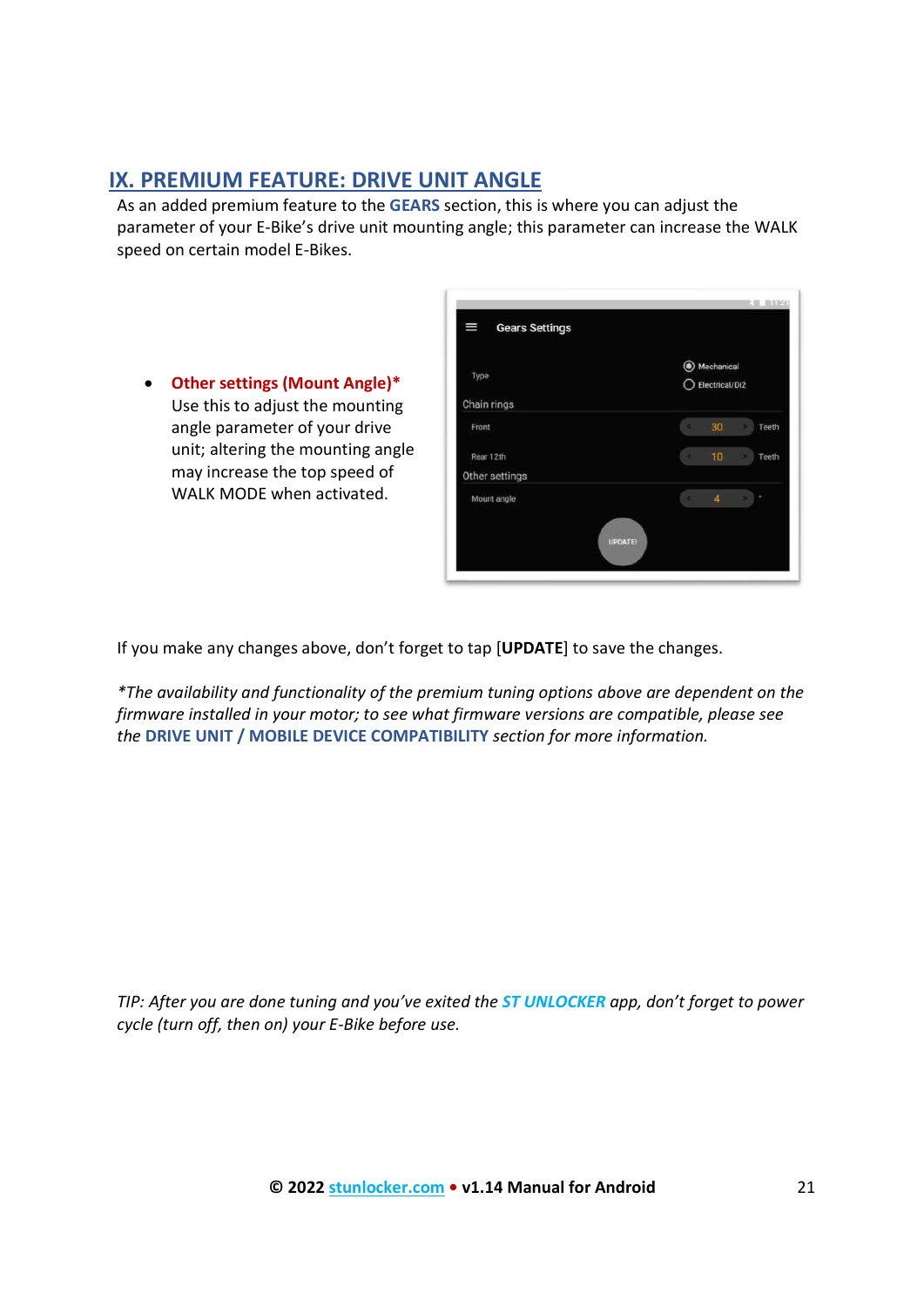## X. PREMIUM FEATURE: WHEEL CIRCUMFERENCE

As an added premium feature to the CIRCUMFERENCE section, his is where you can select and/or calibrate your E-Bike's wheel size specification for accurate speedometer readings.

- Circumference Presets Select 29", 27.5", 26", or 700c to match the actual wheel size of your E-Bike.
- Circumference (Custom) If you select "Custom", use the left/right arrow heads to set your actual tire circumference as measured in millimeters.

| Circumference   |               |
|-----------------|---------------|
| O29             |               |
| $O27.5^{\circ}$ | 2230<br>٠     |
| O26             | mm            |
| 700c            |               |
| Correction      | 0.0<br>×<br>% |
|                 |               |

If you make any changes above, don't forget to tap [UPDATE] to save the changes.

\*The availability and functionality of the premium tuning options above are dependent on the firmware installed in your motor; to see what firmware versions are compatible, please see the DRIVE UNIT / MOBILE DEVICE COMPATIBILITY section for more information.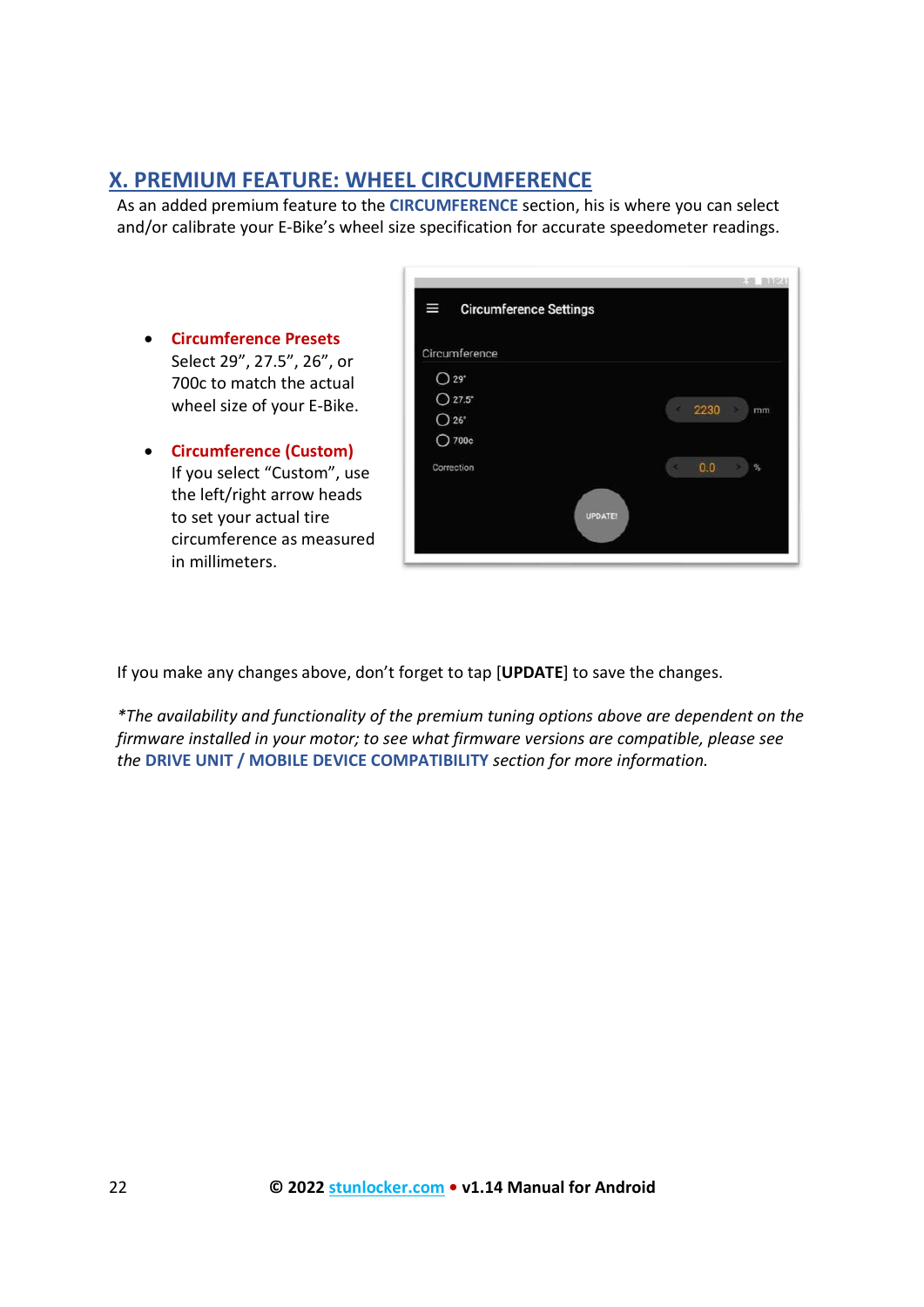## XI. PREMIUM FEATURE: TOP SPEED ADJUSTMENT

This is where you can raise or lower the motor assist speed limit cut-off point (also known as "derestricting") for each of the three drive modes (ECO, TRAIL, and BOOST).

### • Speed Settings\* When you set a speed, your E-Bike's motor will continue to provide assist until you reach this speed. Raising the speed means you'll have more assist beyond

the OEM speed limit.

| I<br><b>Speed Settings</b> |                 |
|----------------------------|-----------------|
| <b>Speed Limiters</b>      |                 |
| Eco                        | 32<br>km/h<br>c |
| Trail                      | 40<br>km/h<br>۹ |
| Boost                      | 48<br>km/h<br>c |
|                            | Default         |
|                            | <b>UPDATE!</b>  |

Use the arrow heads to modify each parameter for each drive mode, then when you're finished tap [UPDATE] to transfer the settings to your E-Bike.

\*NOTE: This setting is only available for E-bikes that are equipped with the DU-E8000 drive unit with firmware 4.3.2 and the SC-E8000 display unit only.

\*The availability and functionality of the premium tuning options above are dependent on the firmware installed in your motor; to see what firmware versions are compatible, please see the DRIVE UNIT / MOBILE DEVICE COMPATIBILITY section for more information.

TIP: After you are done tuning and you've exited the ST UNLOCKER app, don't forget to power cycle (turn off, then on) your E-Bike before use.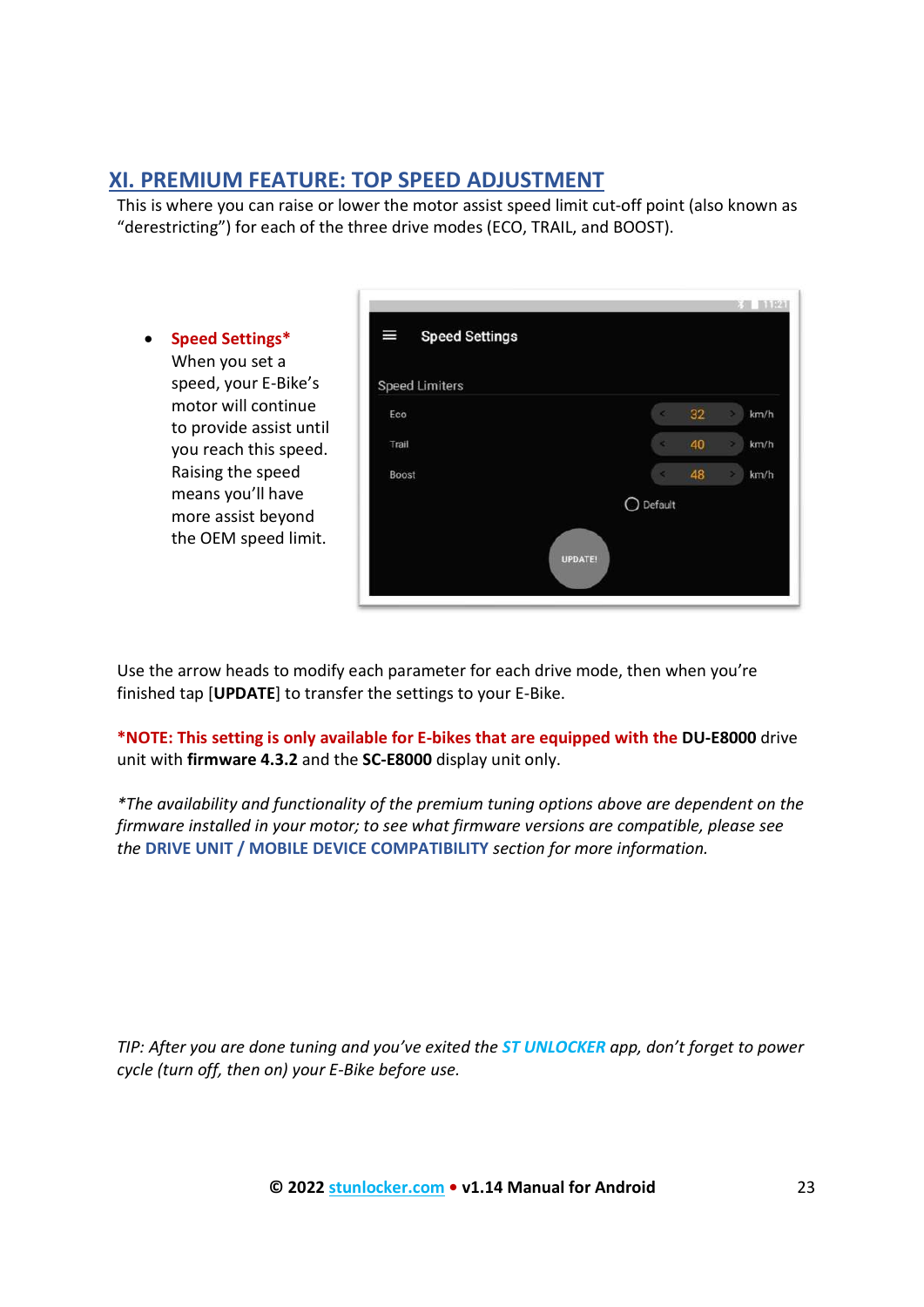## XII. AUTO PRESETS (Configuration)

As an added feature to the APP SETTINGS section, this feature allows you to select two Presets (see the PRESETS section) that will automatically be loaded into your E-Bike when used in conjunction with the **ST UNLOCKER** app home screen Icon.

- Preset for Widget/Shortcut Here you can select one of your<br> **Exercises** to become the WIDGET PRESETS to become the WIDGET PRESET; leave this setting at "None" to disable this feature.
- **•** Preset for the bike restriction (Panic) Here you can select one of your PRESETS to become the PANIC PRESET; leave this setting at "None" to disable this feature.

Once you set your Auto Presets, you can activate them automatically from your mobile device's home screen through the ST UNLOCKER app icon. Simply press and hold the icon and a small menu will pop up:

• Panic (Restrict)

Example: Use when you want to quickly configure your E-Bike back to standard (stock) settings.

With Preset

Ideally used with E5000 and E6100 systems where the system may sometimes reset all parameters with each E-Bike restart.

#### Connect

Quick-connects the **ST UNLOCKER** app to your E-Bike without applying a Preset.



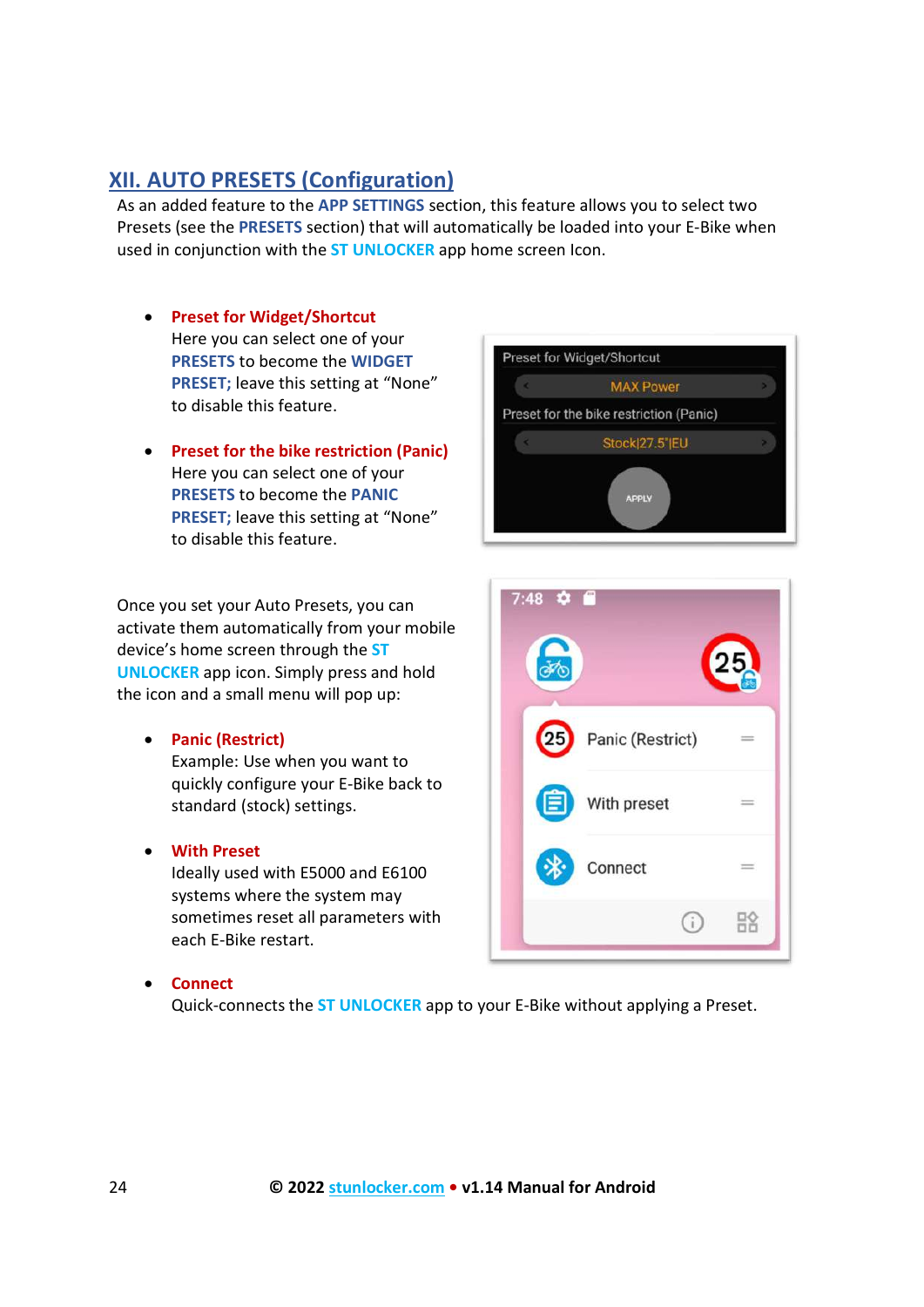### XIII. HOME SCREEN PRESET WIDGETS

This feature allows you to have standard home screen widgets that automatically activate your **AUTO PRESETS** with a single tap.

- 1. Add A New Widget Press and hold on any Android mobile device.
- 2. Select the ST UNLOCKER Widget under the 'Add to Home' menu.
- 3. Choose a Widget Size<br>The **ST UNLOCKER** app features two types of widgets: a small, standard looking shortcut icon (nonresizable) and a larger, resizeable widget icon that can be resized up to full screen.

 You will now have one-tap access to your AUTO PRESETS you configured, without having to open the **ST UNLOCKER** app.



| 7:48<br>$\sim$<br>e o |                  |         | $\left( 25 \right)$ | 自           |            |
|-----------------------|------------------|---------|---------------------|-------------|------------|
| 25                    | Panic (Restrict) |         | $=$                 | With preset | Connect    |
|                       | With preset      |         | $\frac{1}{2}$       | Panie Shor  | Preset Sho |
|                       | Connect          |         | $=$                 |             |            |
|                       |                  | $\odot$ | 앎                   |             |            |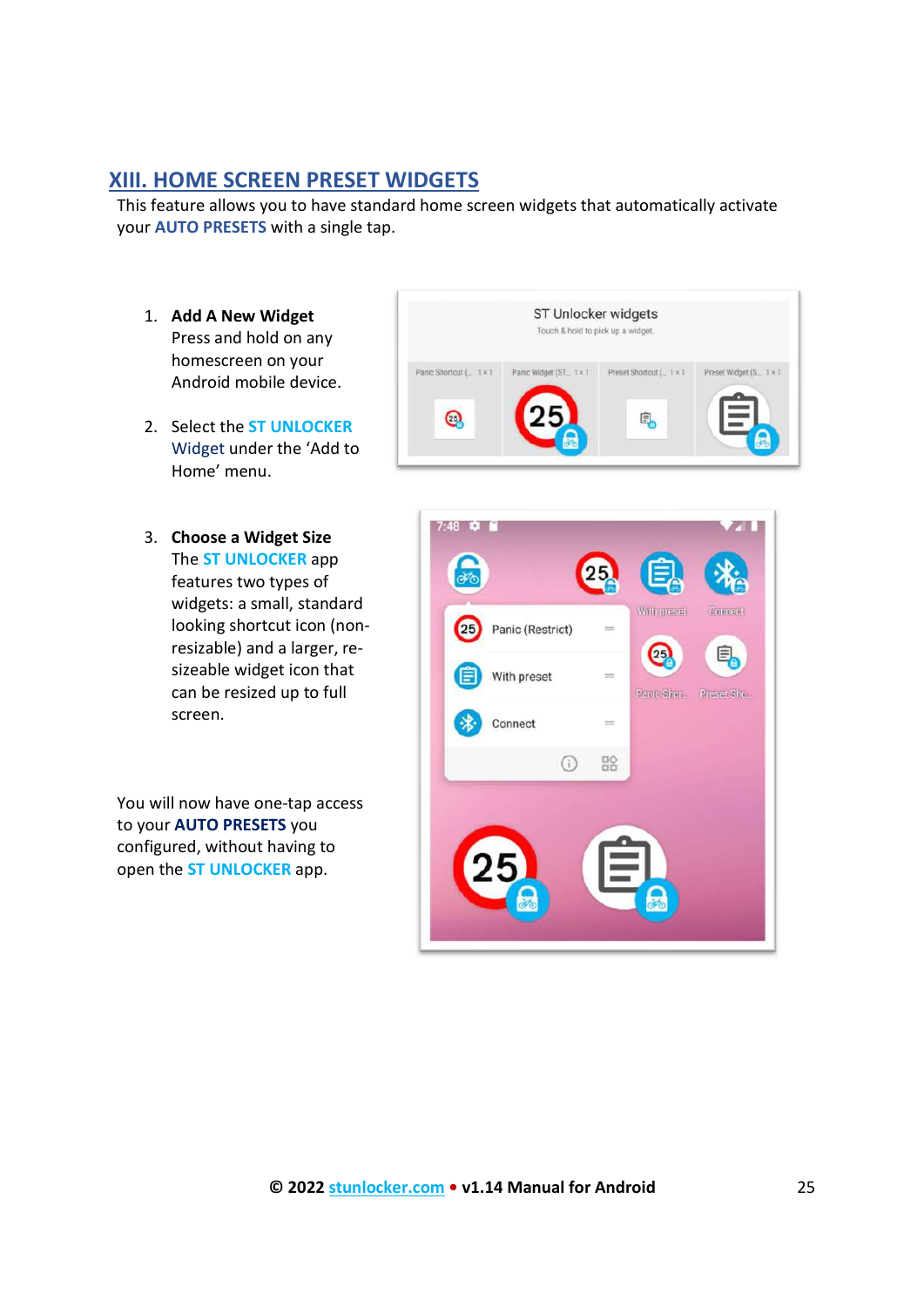## FAQ / TROUBLESHOOTING

### First time connecting to your E-Bike?

Before you attempt to use the **ST UNLOCKER** app, you must first already establish a Bluetooth Low-Energy (BLE) paired connection between the "E-T\*be" app (on your mobile device) and your E-Bike. To do this, go to the App Store on your device and download the "E-T\*be" app. Launch the "E-T\*be" app and follow the directions to pair the to your E-Bike. Once you have successfully paired your device, you do not have to do it again. You can close the "E-T\*be" app and begin using the **ST UNLOCKER** app.

#### I'm having trouble connecting ST UNLOCKER to my E-Bike?

If you can connect with the "E-T\*be" app (see above) but you're having trouble connecting with ST UNLOCKER, try the following, in order:

- 1. Turn your E-Bike off and completely close ALL device apps
- 2. Restart **ST UNLOCKER** app first.
- 3. Turn your E-Bike on, then tap "Connect" in the **ST UNLOCKER** app.

#### I can connect, but then the ST UNLOCKER app loses the initial connection to my E-Bike?

If it looks like you made a successful initial connection but then the app gets disconnected, this means that the PIN code in the ST UNLOCKER app's APP SETTINGS page does not match the PIN code set in your E-Bike. Go to the APP SETTINGS page, enter correct PIN, then try again.

#### I'm pretty sure my PIN is correct; how can I check this to be sure?

If you believe that the PIN code you know is correct and original "E-T\*be" App works fine with your bike - try uninstalling the "E-T\*be" app, then reinstall it from the app store. The first time you open the "E-T\*be" app it will ask you for your E-Bike's PIN. Enter the PIN you know and see if it connects; if it doesn't, then you have the wrong PIN code. If you forgot your PIN code you can reset it with Factory Windows app with the PCE interface, or go to your local E-Bike dealer and have them reset the PIN code for you.

#### I tried all of the above, I still can't connect to my E-Bike?

If you still can't connect, go to your mobile device's BLUETOOTH settings and if you see your E-Bike listed, unpair it first, then restart the **ST UNLOCKER** app and try again.

#### I tried using this app with my E-Bike, and nothing seems to be happening?

We have tested the app extensively on numerous bikes, firmware versions, mobile devices, and configurations listed in this manual with success. Many customers have also had success. However obviously we cannot test EVERY system available. That said, there are no guarantees that the app will be compatible with your specific E-Bike/system/firmware.

If you have tried all the other suggestions above and you still can't connect, try updating the firmware to the current version using the factory "E-T\*be app.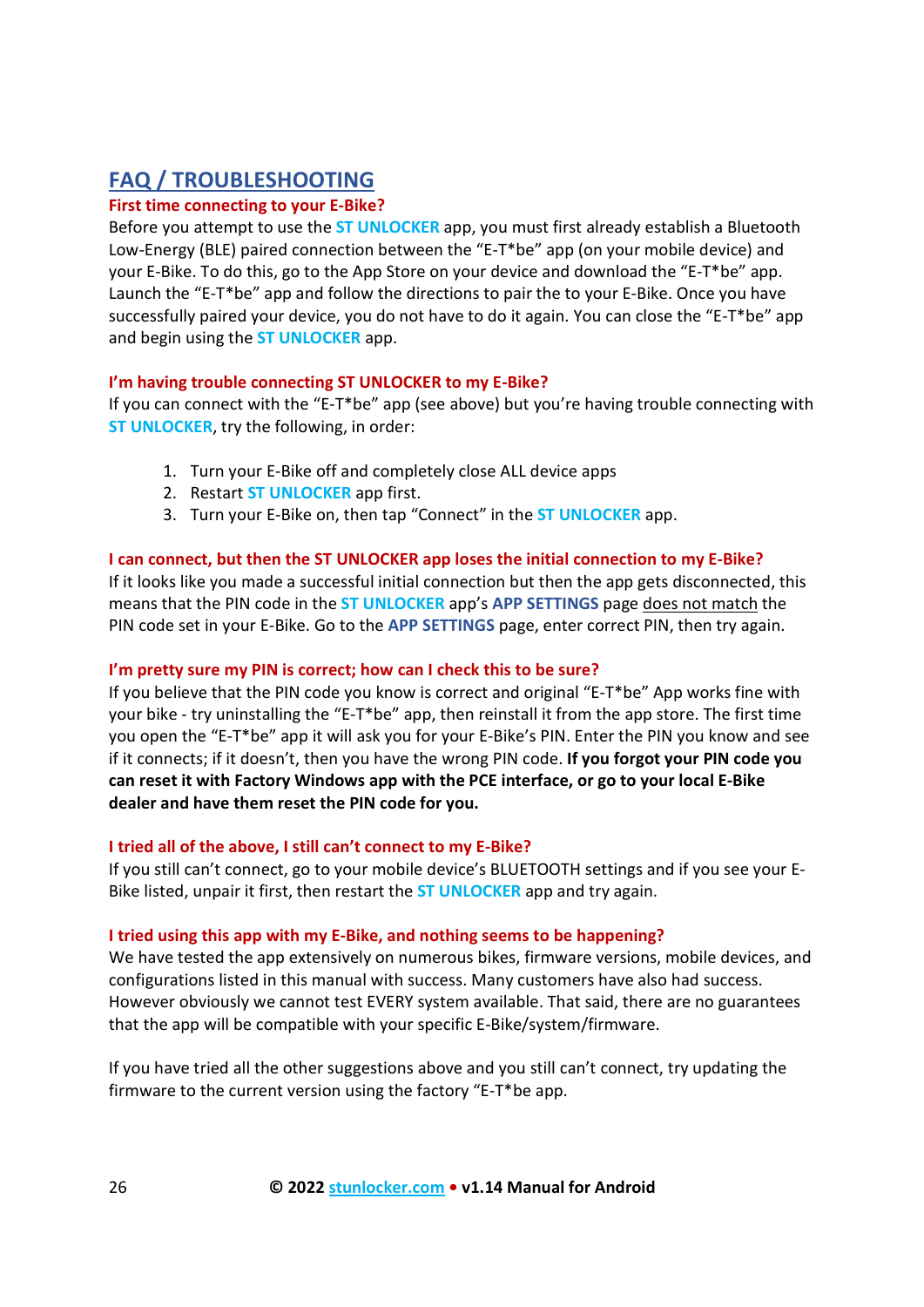#### What is the default Bluetooth passkey for my E-Bike?

The default Bluetooth passkey is "000000".

## Is the app compatible with the EW-EN100 Junction?

Yes.

#### What happens to my ST UNLOCKER settings if I use the E-Bike's factory app?

If you connect to your E-Bike using the E-Bike's factory app and make any changes, this will override any changes you made using **ST UNLOCKER** back to the factory default ranges, including maximum assist, torque, and any speed limit modifications. Thus, to take advantage of all the capabilities of ST UNLOCKER, we suggest that you do not use the E-Bike's factory app concurrently and just use the ST UNLOCKER app for all tuning.

#### My display unit showing the wrong speed, how do I fix this?

First, make sure you selected the correct wheel diameter for your E-Bike in the CIRCUMFERENCE SETTINGS area – you can use the presets, or measure your wheel to get the exact diameter. Next, determine which direction to make adjustments: if your display is showing slower than your actual speed, reduce the wheel diameter. If your display is showing faster than your actual speed, increase the wheel diameter. NOTE: If you're using firmware 4.7.x (E-8000) or 4.4.x and up (E-7000) you can keep your wheel circumference the same, and just adjust the speed displayed in +/-5% increments with the SPEED CORRECTION setting.

#### Can I use this app to downgrade my firmware?

No, the ST UNLOCKER app does not downgrade firmware. You only need the E-T\*be app and earlier firmware files to downgrade.

#### Can you tell me where to download earlier firmware or send me the files?

No, because we don't want to be blamed if you try to install it but fail and brick your e-Bike.

#### HELP! I tried to downgrade my firmware, but now my E-Bike isn't working!

Sorry to hear that. Please read page 3.

#### If I have to get my bike serviced under warranty, will they know/can they find out if I've used an app to modify my E-Bike?

It's possible. It depends. At this point, we have no evidence to prove that dealers can determine the use of the **ST UNLOCKER** app. The **ST UNLOCKER** does not write anything to the regulation log (for EP8 motor). We strongly recommend that you change ALL settings to factory defaults (region, circumference, assistant settings, lights, etc.) and upgrade the firmware to the latest version using E-T\*be app BEFORE visiting a service center. If you're afraid you might void your warranty coverage if something goes wrong with your E-Bike and you have to take it to a service center, then simply don't use the  $ST$  UNLOCKER app – stick to the factory E-T\*be app instead.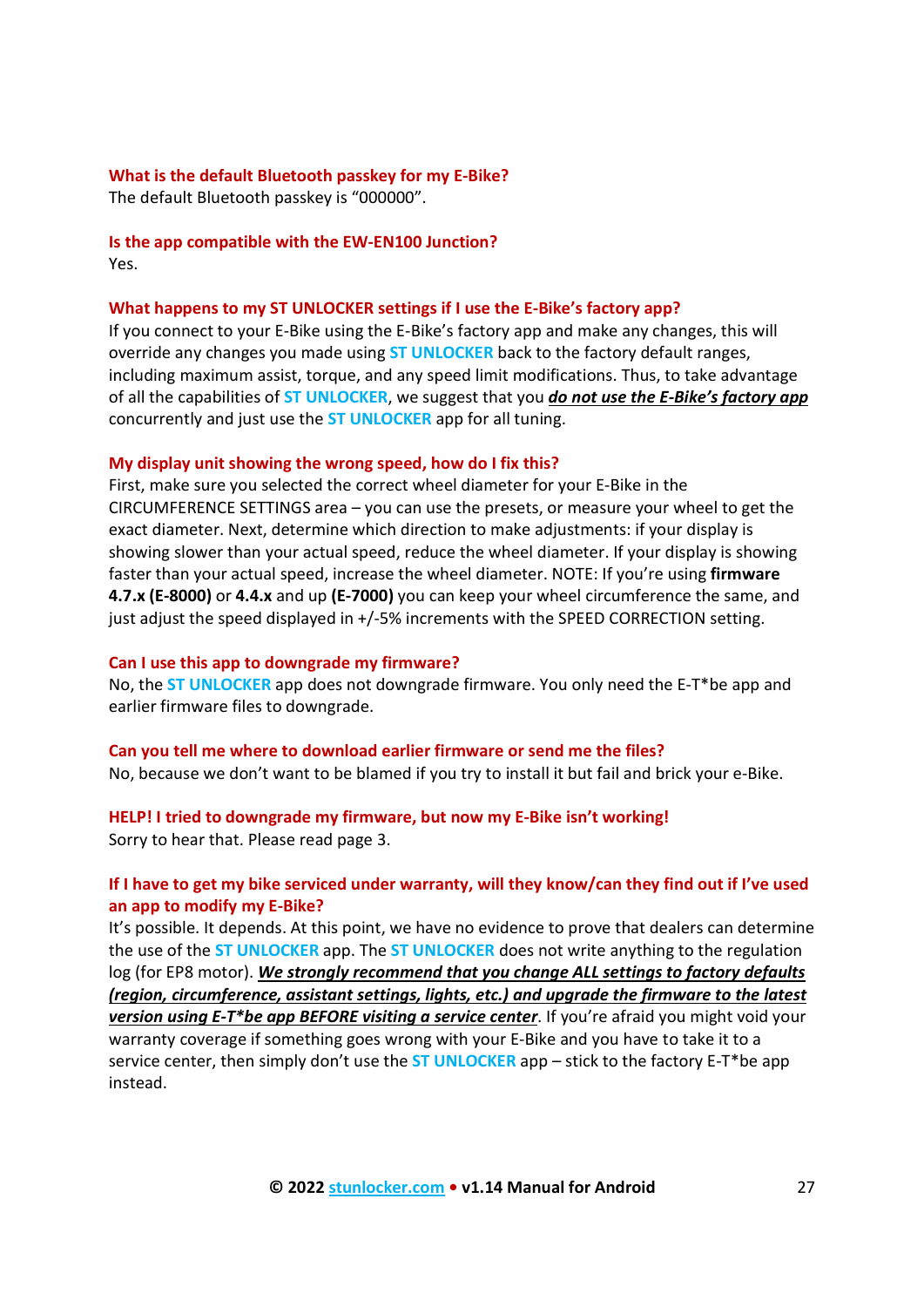#### Can you guarantee that I won't mess anything up using this app?

Of course not! Just because the **ST UNLOCKER** app can modify your E-Bike system do these extra things, it doesn't mean that everyone who uses it will have 100% trouble-free success. We don't know how you will use the app, so we don't know if you'll use it right or be stupid and try to force your E-Bike to do things it shouldn't do. The **ST UNLOCKER** app is just a tool; what you do with the tool and how you use it is your responsibility.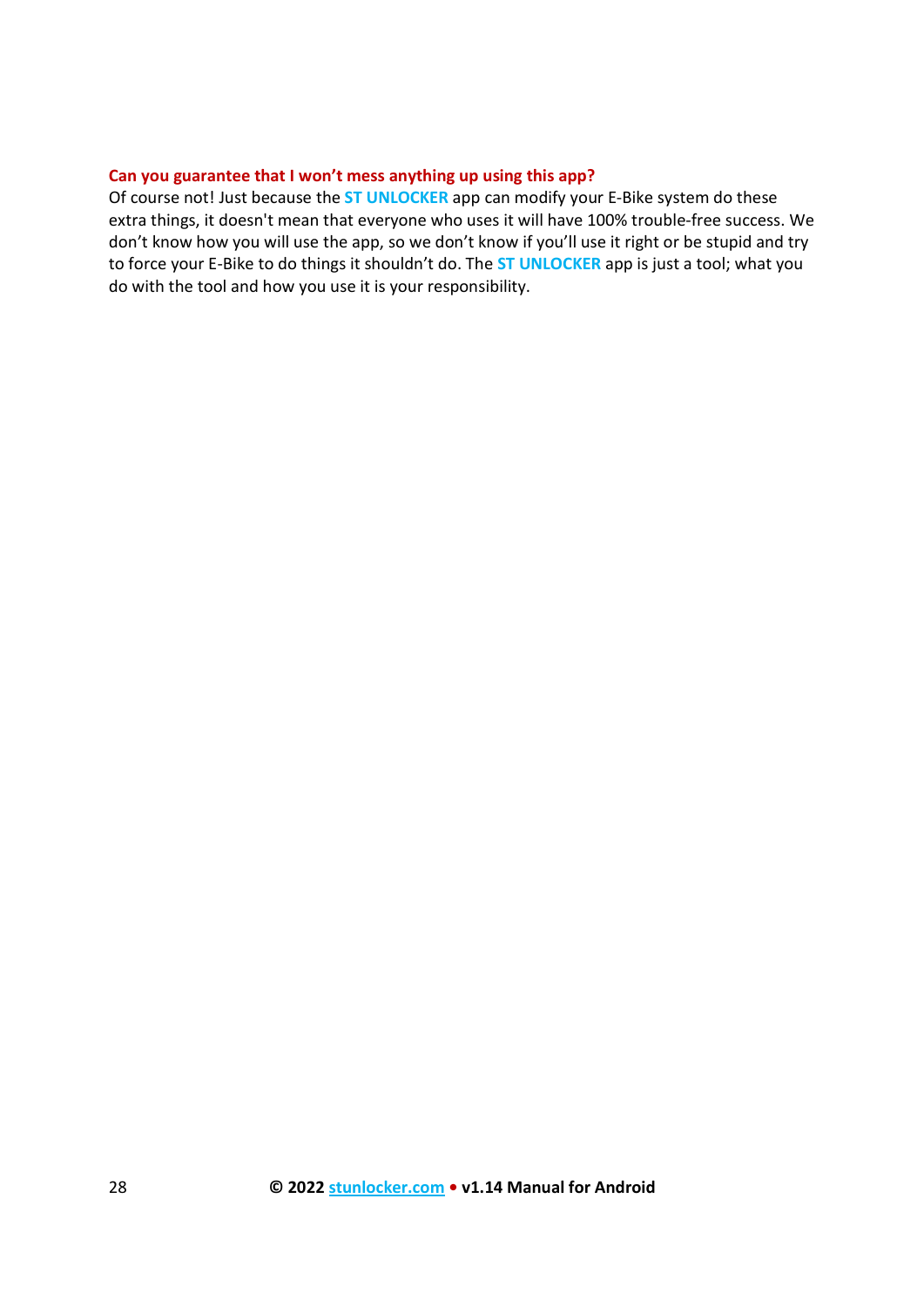## LICENSE AGREEMENT / RELEASE OF LIABILITY

This is a legal agreement between you, the "END USER", and the stunlocker.com software author ("AUTHOR"). Use of this software and manual (the "PRODUCT") written by the AUTHOR indicates your acceptance of these terms.

The **ST UNLOCKER** app is provided "as is", without warranty of any kind, express or implied, including but not limited to the warranties of merchantability, fitness for a particular purpose and non-infringement. In no event shall the AUTHOR or copyright holder be liable for any claim, damages, personal injury or other liability, whether in an action of contract, tort or otherwise, arising from, out of or in connection with the **ST UNLOCKER** app, manual or the use or other dealings in the product.

1. GRANT OF LICENSE. AUTHOR hereby grants you the right to use the PRODUCT on a single device. The PRODUCT is considered in use on a device when it is loaded into temporary memory or installed into permanent memory.

2. PROPRIETARY RIGHTS. The PRODUCT is owned exclusively by the respective AUTHOR, and this license does not transfer any ownership of the PRODUCT to you.

3. NON-PERMITTED USES. You may not translate, reverse program, disassemble, decompile or otherwise reverse engineer the PRODUCT.

4. NO WARRANTY. THIS PRODUCT IS LICENSED TO YOU "AS IS," AND WITHOUT ANY WARRANTY OF ANY KIND, WHETHER ORAL, WRITTEN, EXPRESS, IMPLIED OR STATUTORY, INCLUDING BUT NOT LIMITED TO WARRANTIES OF MERCHANTABILITY AND FITNESS FOR A PARTICULAR PURPOSE. AUTHOR DOES NOT WARRANT THAT THIS PRODUCT DOES NOT INFRINGE ANY RIGHTS OF THIRD PARTIES.

5. LIMITATION OF LIABILITY. AUTHOR grants the license to the PRODUCT hereunder and the END USER accepts the use hereof on an "AS IS" and "WITH ALL FAULTS" basis. Furthermore, the END USER understands and agrees that IN NO EVENT WILL AUTHOR OR ANY OF ITS SUPPLIERS BE LIABLE TO LICENSEE FOR SPECIAL OR CONSEQUENTIAL DAMAGES which might arise out of or in connection with the performance or non-performance of this Agreement or of the PRODUCT hereunder, even if the AUTHOR has been advised of the possibility of such damages, INCLUDING, BUT NOT LIMITED TO, LOST PROFITS due to errors, inaccuracies, omissions, incompleteness or insufficiency of the PRODUCT or materials, nor for the usefulness of the PRODUCT to the END USER. In no event shall the AUTHOR liability related to any of the PRODUCT exceed the license fees, if any, actually paid by you for the PRODUCT. AUTHOR shall not be liable for any damages whatsoever arising out of or related to the use of or inability to use the PRODUCT, including but not limited to direct, indirect, special, incidental, or consequential damages.